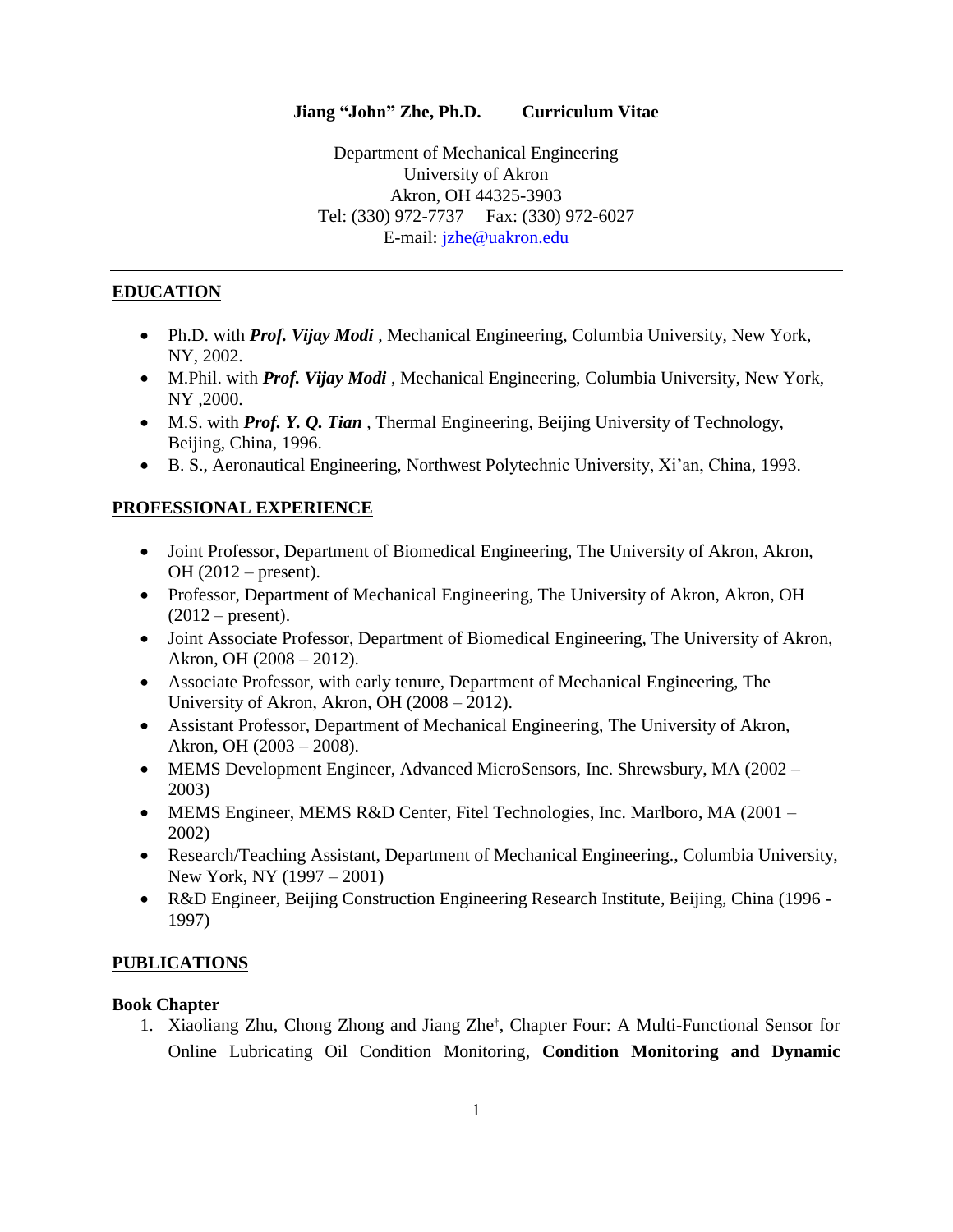**Control Systems: Technology, Applications and Research,** Nova Science Publishers, ISBN: 978-1-53611-994-7. 2017. Editor: Russell T. Crawford.

### **Referred Journal Publications (** † **represents correspondence author, ^ indicates Zhe's student)**

- 1. D. Jiao, L. Ni, X. Zhu, J. Zhe, Z. Zhao, Y. Lyu and **J. Zhe†** , Measuring Gaps Using Planar Inductive Sensors Based on Calculating Mutual Inductance, *Sensors and Actuators A*, 295, 59-69, 2019. Doi: 10.1016/j.sna.2019.05.025.
- 2. L. Ni, P. KC, E. Mulvany, G. Zhang**†** , **J. Zhe†** , A microfluidic device for noninvasive cell electrical stimulation and extracellular field potential analysis, *Biomedical Microdevices*, (2019) 21(1):20. Doi: 10.1007/s10544-019-0364-2.
- 3. Liang-Liang Fan, Xiaoliang Zhu, Qing Yan, Jiang Zhe, Laing Zhao† , A passive microfluidic device for continuous microparticle enrichment, Electrophoresis 2018; 14(2):67-81. DOI 10.1002/elps.201800454.
- 4. F. Liu, P. KC, L, Ni, G. Zhang**†** , **J. Zhe† ,** A Microfluidic Competitive Immuno-aggregation Assay for High Sensitivity Cell Secretome Detection, *Organogenesis*, 2018; 14(2):67-81. doi: 10.1080/15476278.2018.1461306 2018.
- 5. Liang-Liang Fan, Qing Yan, Jing Guo, Hong Zhao, **Jiang Zhe**† , Liang Zhao† , Single particle train ordering in microchannel based on inertial and vortex effects, **J. Micromech. Microeng.** 28(6), 065011, 2018.
- 6. F. Liu, L, Ni, **J. Zhe†** , Lab-On-A-Chip Electrical Multiplexing Techniques for Cellular and Molecular Biomarkers, *Biomicrofluidics* v12, issue 2*,* 021501 (2018), 2018. DOI: 10.1063/1.5022168.
- 7. Han, Y.; Zhong, C.; Zhu, X.L.; **Zhe, J. .**† **,** Online monitoring of dynamic tip clearance of turbine blades in high temperature environments", Measurement Science and Technology, v29, n4, 045102, 2018. [https://doi.org/10.1088/1361-6501/aa912e.](https://doi.org/10.1088/1361-6501/aa912e)
- 8. P. KC, F. Liu, **J. Zhe†** , G. Zhang† , Development and Comparison of Two Immunodisaggregation Based Bioassays for Cell Secretome Analysis, **Theranostics** 2018; 8(2):328- 340. doi:10.7150/thno.21917.
- 9. Liang-Liang Fan, Qing Yan, Jing Guo, Hong Zhao, Liang Zhao and Jiang Zhe† , Inertial particle focusing in microchannels with gradually changing geometrical structures**, J. Micromech. Microeng.** 27(1), 015027, 2017.
- 10. X. Zhu, C. Zhong and J. Zhe† , A high sensitivity wear debris sensor using ferrite cores for online oil condition monitoring, **Meas. Sci. Technol.** v28, n7 (2017) 075102 (7pp).
- 11. F. Liu, P. Kc, G. Zhang, and J. Zhe† , "In situ single cell detection via microfluidic magnetic bead assay," *PLoS One*, 12(2): e0172697, 2017.
- 12. Zhu, X^., Zhong, C.^ and **Zhe, J.** † , Lubricating Oil Conditioning Sensors for Online Machine Health Monitoring – A Review, **Tribology International**, 2017, v109, 473-484. DOI: 10.1016/j.triboint.2017.01.015.
- 13. Zhu,  $X^{\wedge}$ ., Du, Li<sup> $\wedge$ </sup> and **Zhe, J.** †, A 3×3 wear debris sensor array for real time lubricant oil conditioning monitoring using synchronized sampling, *Mechanical Systems and Signal Processing*, 2017, v83, 296–304. DOI: 10.1016/j.ymssp.2016.06.014.
- 14. Wang H.F.; Wu, H.Y.; Lee, J.C.; Lei, Zhe, J.; X.; Xu; F.J.; Cheng, F, and Cheng, G. † , pHsensitive Poly(histidine methacrylamide), **2016,** *Langmuir*, 2016, 32 (25), pp 6544–6550, DOI: 10.1021/acs.langmuir.6b01465.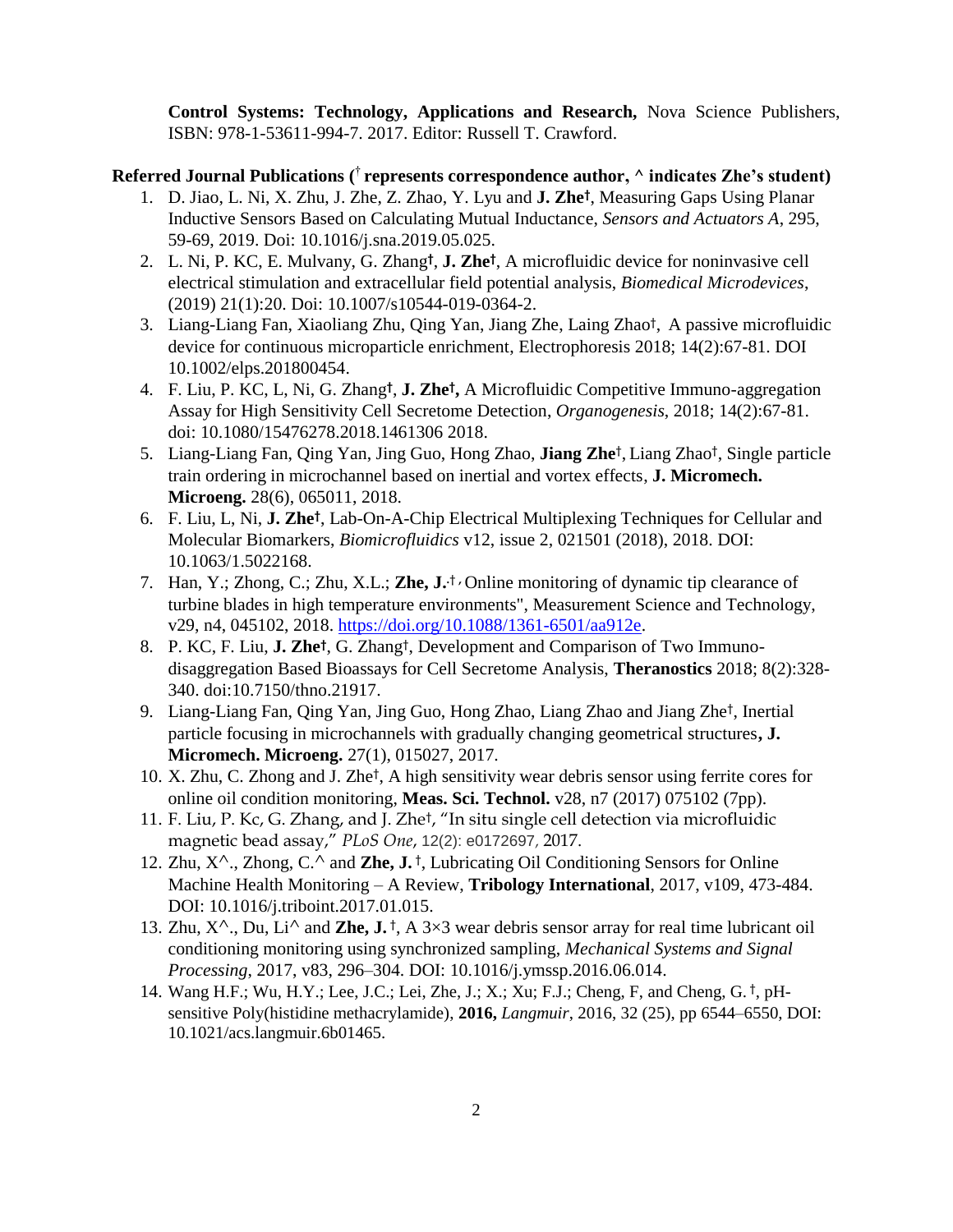- 15. Han, Y. ^, Liu, F. ^, Zhao, L. and **Zhe, J. †** , An Automatic and Portable Prosthetic Cooling Device with High Cooling Capacity Based on Phase Change, *Applied Thermal Engineering*, v104, 243-248, 2016.
- 16. Zhu,  $X^{\wedge}$ ., Du, Li $^{\wedge}$ , Liu, B. and **Zhe, J.** <sup>†</sup>, A Microsensor Array for Quantification of Lubricant Contaminants Using A Back Propagation Artificial Neural Network, *J. Micromechanics and Microengineering*, 26 (6), 060005 (2016).
- 17. Han Y.<sup>^</sup>, Wu, H., Liu F. ^, Cheng G. <sup>†</sup> and **Zhe, J.**<sup>†</sup>, A Multiplexed Immunoaggregation Biomarker Assay Using a Two-stage Micro Resistive Pulse Sensor, *Biomicrofluidics* 10 (2), 024109 (2016). DOI: 10.1063/1.4944456.
- 18. Han Y.^, Wu, H., Cheng G. † and **Zhe, J.**† , A Two-stage Micro Resistive Pulse Immunosensor for Pathogen Detection, *Lab on a Chip*, 2016, 16, 773-779. DOI: 10.1039/C5LC01207D.
- 19. Liu F^, KC P, Zhang G**†** , Zhe J**†** , Microfluidic Magnetic Bead Assay for Cell Detection, *Analytical Chemistry*, 2016, 88(1), pp711–717, **DOI:** 10.1021/acs.analchem.5b02716.
- 20. Liu, F.^, Han, Y., Du, L., Huang, P.F., and **Zhe, J. †** Airborne Mineral Dust Measurement Using an Integrated Microfluidic Device, *Microfluidics and Nanofluidics,* 20(1), 1-7, 2016. DOI: 10.1007/s10404-015-1672-3.
- 21. Lee, J. C.; Wu, H.Y.; Tang, Q.; Cao, B.; Wang, H. F.; Cong, H. B.; **Zhe, J.;** Xu, F. J.; Cheng, G. **†** , The structure-function relationships of a tertiary amine-based polycarboxybetaine, *Langmuir* 2015, 31 (36), pp 9965–9972. DOI: 10.1021/acs.langmuir.5b02096.
- 22. Han, Y. ^, Liu, F. ^, Dowd, G. and **Zhe, J. †** , A Thermal Management Device for a Lowerlimb Prosthesis, *Applied Thermal Engineering*, v82, 246-252, 2015.
- 23. Fan, L-L., He, X-K., Han, Y. ^, **Zhe, J.†** and Zhao, L. **†** , Continuous Three-dimensional Particle Focusing in a Microchannel with Curved and Symmetric Sharp Corner Structures, *J. Micromechanics and Microengineering*, 25 (3), 35020-35029, 2015.
- 24. Du, Li^, Zhu, X^. and **Zhe, J.** † , An Inductive Sensor for Real Time Measurement of Plantar Normal and Shear Forces Distribution, *IEEE Transactions on Biomedical Engineering*. 62(5): 1316-1323, DOI: 10.1109/TBME.2014.2386136, 2015.
- 25. Wu, H., Han Y.^, Yang X, Chase GG, Tang Q, **Zhe, J.**† and Cheng G.† , A versatile microparticle-based immunoaggregation assay for macromolecular biomarker detection and quantification, PLOS One, 10(2): e0115046. doi: 10.1371/journal.pone.0115046, 2015.
- 26. Zhu,  $X^{\wedge}$ ., Du, Li<sup> $\wedge$ </sup> and **Zhe, J.** †, An integrated lubricant oil conditioning sensor using signal multiplexing, *Journal of Micromechanics and Microengineering*, v25, n1, 015006 (12 pages). 2015.
- 27. Han Y.<sup>^</sup>, Wu, H., Liu F. <sup>^</sup>, Cheng G. <sup>†</sup> and **Zhe, J.**<sup>†</sup>, Label-free Biomarker Assay in a Micro Resistive Pulse Sensor via Immunoaggregation, 86(19): 9717-22, Analytical Chemistry, DOI: 10.1021/ac502270n, 2014.
- 28. Du, L.<sup>^</sup>, Zhu, X.L.<sup>^</sup>, and **Zhe, J.**<sup>†</sup>, High Sensitivity Inductive Sensor for Blade Tip Clearance Measurement, *Smart Materials and Structures*, 23, 065018 (9pages), 2014. doi:10.1088/0964-1726/23/6/065018.
- 29. Fan, L-L., He, X-K., Han, Y., Zhao, L. and **Zhe, J.†** , Continuous size-based separation of microparticles in a microchannel with symmetric sharp corner structures, *Biomicrofluidics* 8, 024108 (2014); doi: 10.1063/1.4870253.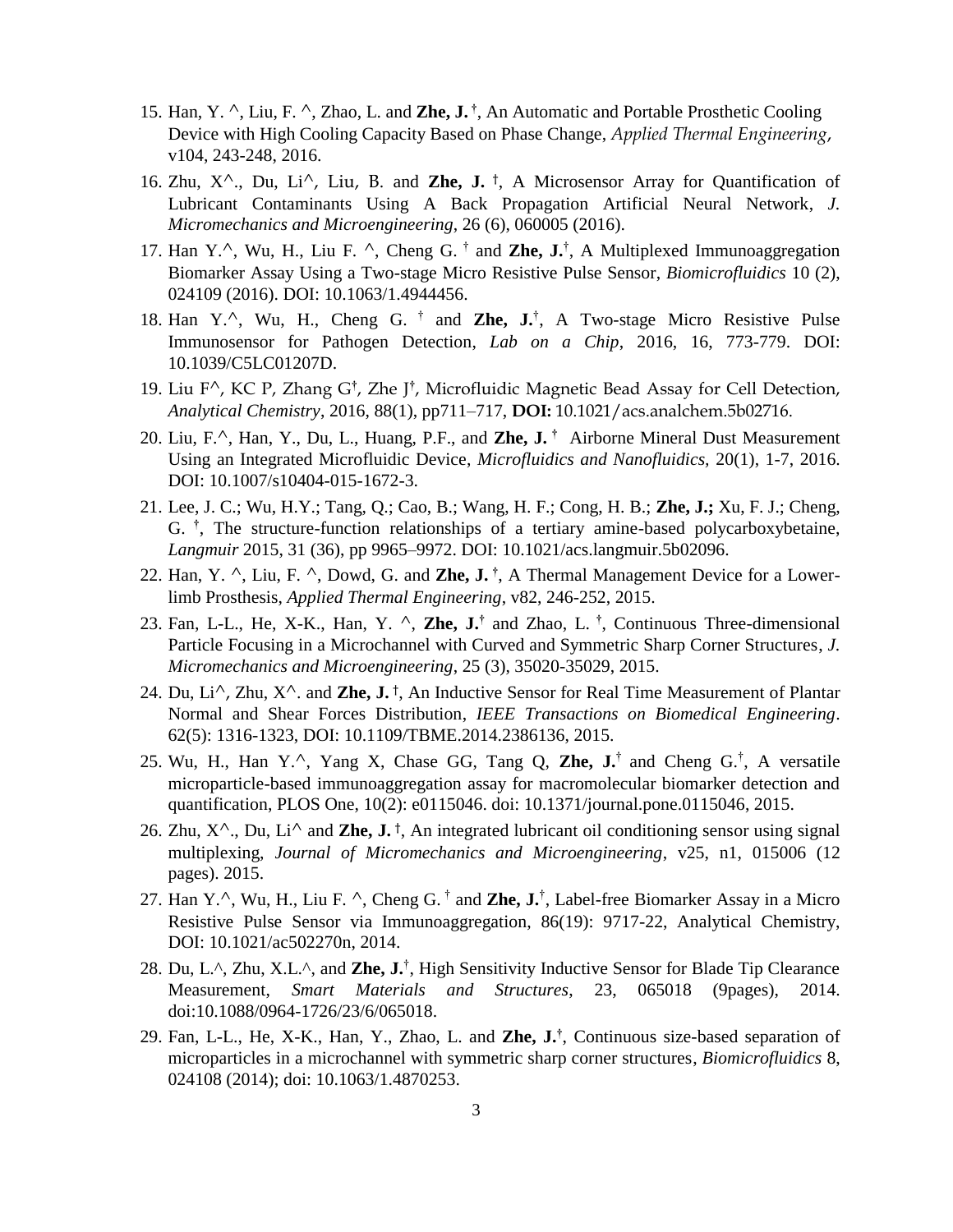- 30. Cao, B.; Li, L. L.; Wu, H. Y.; Qiong, T.; Sun, B. B.; Dong, H.; **Zhe, J.**; Cheng, G.**†** , Zwitteration of dextran: a facile route to integrate antifouling, switchability and optical transparency into natural polymers, *Chemical Communications,* 50, 3234-3237, 2014. DOI:10.1039/c3cc48878k.
- 31. Fan, L-L., He, X-K., Han, Y. ^, Zhao, L**†** . and **Zhe, J.†** , High-throughput, single-stream microparticle focusing using a microchannel with asymmetric sharp corners, *Microfluidics and Nanofluidics*, published online, V17, n4, pp 639-646, 2014. DOI 10.1007/s10404-014- 1344-8.
- 32. Du, L.^, Zhu, X.L. ^, Han, Y. ^ and **Zhe, J.† ,** High Throughput Wear Debris Detection in Lubricants Using a Resonance Frequency Division Multiplexed Sensor, *Tribology Letters*, 51, 453-460, 2013. DOI 10.1007/s11249-013-0179-x.
- 33. Du, L.^, Zhu, X.L.^, Han, Y.^, Zhao, L. and **Zhe, J.† ,** Improving sensitivity of an inductive pulse sensor for detection of metallic wear debris in lubricants using parallel LC resonance method, *Meas. Sci. Technol.* 24, 075106 (10pp), 2013.
- 34. Du, L.^ and **Zhe, J.† ,** An Integrated Ultrasonic Inductive Pulse Sensor For Wear Debris Detection, *Smart Materials and Structures*, 22, 025003(9 pages), 2012.
- 35. Appleby, M., Choy, F., Du, L.^, and **Zhe, J**, Oil Debris and Viscosity Monitoring using Ultrasonic and Capacitance/Inductance Measurements, *Lubrication Science*, 25, 8, 507-524, 2012. DOI: 10.1002/ls.1221.
- 36. Zhu, X.L^, Li, D.S, Liu, B.D. and **Zhe, J.**, Optimal Design and Simulation of a Cross-Plane Micro-Thermoelectric Generator, *Key Engineering Materials*, v503, 240-243, 2012.
- 37. Du, L.^ and **Zhe, J.†** , Parallel Sensing of Metallic Wear Debris in Lubricants Using Undersampling Data Processing, *Tribology International*, v53, 28–34, 2012.
- 38. Guldiken, R., Jo, M. C.^, Gallant, N., Demirci, U. and **Zhe, J.†** , Sheathless Size-Based Acoustic Particle Separation, *Sensors*, 12(1), 905-922, 2012.
- 39. Amin, A.^, Jagtiani, A.^, Vasudev, A.^, Hu, J., and **Zhe, J. †** , Soft Microgripping Using Ionic Liquid Droplet for High Temperature and Vacuum Applications, *Journal of Micromechanics and Microengineering*, 21, 125025 (8 pages), 2011.
- 40. Qin, Z.^, **Zhe, J. †** and Wang, G.-X., Effects of Particle's Off-Axis Position, Shape, Orientation and Entry Position on Resistance Changes of Micro Coulter Counting Devices, *Measurement Science and Technology*, 22, 045804 (10 pages), 2011.
- 41. Jagtiani, A.^, Carletta, J. and **Zhe, J.†** , An impedimetric approach for accurate particle sizing using a micro Coulter counter, *Journal of Micromechanics and Microengineering*, 21 045036 (10 pages), 2011.
- 42. Jagtiani, A.^, Carletta, J. and **Zhe, J.†** , A Microfluidic Multichannel Resistive Pulse Sensor Using Frequency Division Multiplexing for High Throughput Counting of Micro Particles, *Journal of Micromechanics and Microengineering*, 21, 065004 (10 pages), 2011.
- 43. Wang, Z.^ and **Zhe, J.†** , Recent advances in particle and droplet manipulation for lab-on-achip devices based on surface acoustic wave, *Lab on A Chip*, 11 (7), 1280 – 1285, 2011.
- 44. Du, L.^ and **Zhe, J.†** , On-line Wear Debris Detection in Lubricating Oil for Condition Based Health Monitoring of Rotary Machinery, *Recent Patents on Electrical Engineering*, v4, n1, 1-9, 2011. (invited paper).
- 45. Du, L.^ and **Zhe, J.†** , A High Throughput Inductive Pulse Sensor for Online Oil Debris Monitoring, *Tribology International*, v44, n2, 175-179, 2011.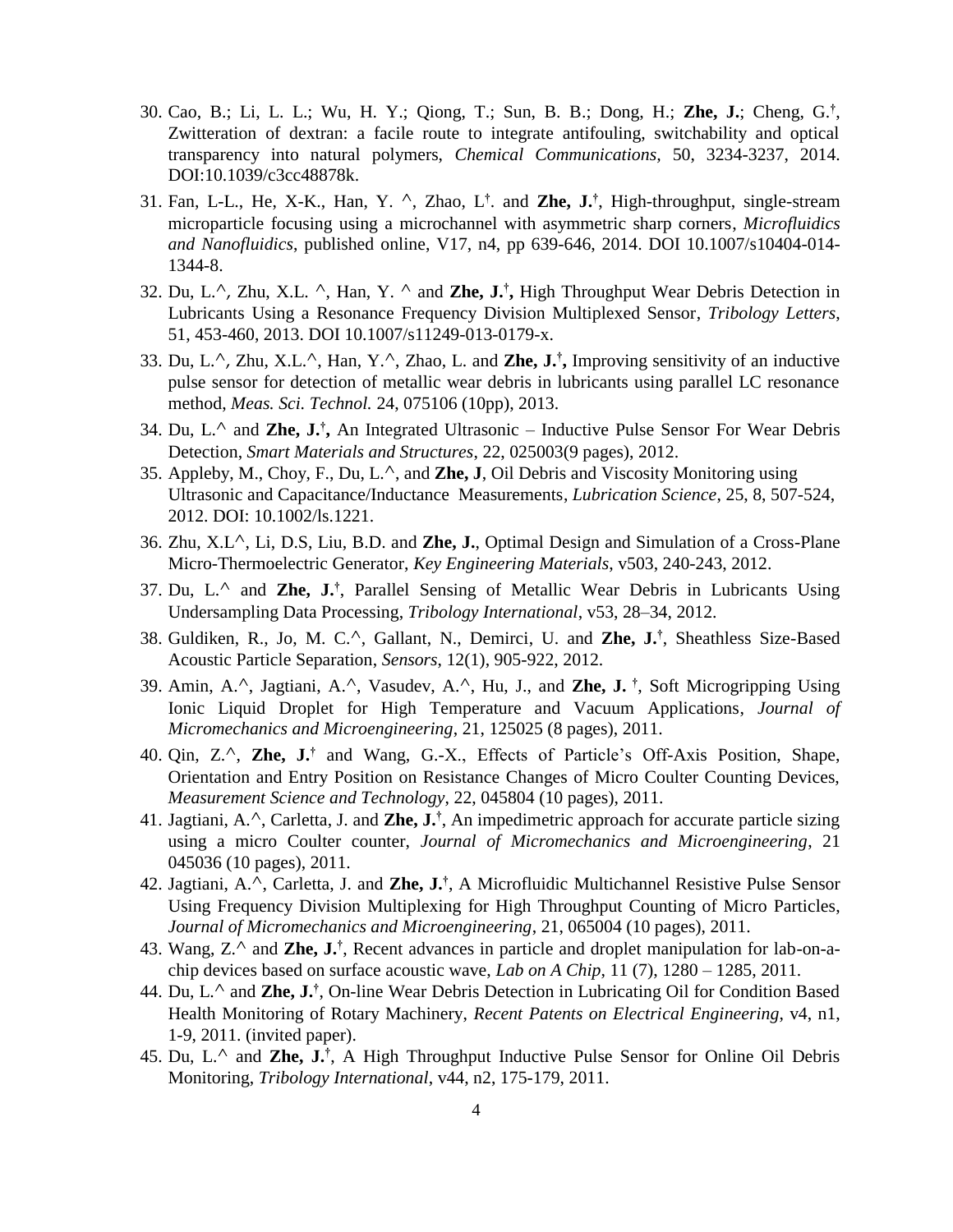- 46. Jagtiani, A.^ and **Zhe, J.†** , High throughput microfluidic electrical impedance flow cytometry for assay of micro particles, *Micro and Nanosystems*, v2, n4, 1-4, 2010. (invited paper).
- 47. Du L.^, **Zhe, J. †** , Carletta J E, Veillette R J and Choy F, Real-Time Monitoring of Wear Debris in Lubrication Oil Using a Microfluidic Inductive Coulter Counting Device, *Microfluidics and Nanofluidics*, v9, n6, 1241-1245, 2010.
- 48. Ouyang, H.^, Xia, Z. H. and **Zhe, J.†** , Voltage-controlled flow regulating in nanofluidic channels with charged polymer brushes, *Microfluidics and Nanofluidics*, v9, n4-5, pp.915- 922, 2010.
- 49. Du L.^, **Zhe, J. †** , Carletta J E, and Veillette R J, Inductive Coulter Counting: Detection and Differentiation of Metal Wear Particles in Lubricant, *Smart Materials and Structures*, 19, 057001 (7pp), 2010.
- 50. Sridaeng, D., Weingart, J. J., Chantarasiri, N., **Zhe, J.,** and Hu, J., Postsynthetic Surface Functionalization, Postsynthetic Surface Functionalization, Encapsulation, and Releasing Studies of a Novel Polymer Nanocapsule, v117, pp. 706-713, *Journal of Applied Polymer Science*, 2010.
- 51. **Zhe, J. † ,** Dennis Doverspike, D., Zhao, J., Lam, P. and Menzemer, C., High School Bridge Program: A Multidisciplinary STEM Research Program, *Journal of STEM Education: Innovations and Research*, v11, n1, 61-67, 2010.
- 52. Vasudev, A.^ Jagtiani, A. ^, Du, L. ^ and **Zhe, J. †** , A low-voltage droplet microgripper for micro-object manipulation, *Journal of Micromechanics and Microengineering*, 19 (2009), 075005 (8pp).
- 53. Ouyang, H.^, Xia, Z. H. and **Zhe, J.†** , Static and Dynamic Responsive Behavior of Polyelectrolyte Brushes under External Electrical Field, *Nanotechnology*, 20 (2009) 195703 (7pp).
- 54. Murali, S.^, Xia, G. ^, Jagtiani, A. ^, J. Carletta and **Zhe, J. †** , Capacitive coulter counting: detection of metal wear particles in lubricant using a microfluidic device, *Smart Materials and Structures*, 18 (2009) 03700 (6pp).
- 55. Murali, S.^, Jagtiani, A. ^, Xia, G. ^, Carletta, J. and **Zhe, J. †** , A Microfluidic Coulter Counting Device for Metal Wear Detection in Lubrication Oil, *Review of Scientific Instruments*, 80 (2009) 016105 (3pp).
- 56. Vasudev, A.^ and **Zhe, J. †** , A Capillary Microgripper based on electrowetting, *Applied Physics Letters*, v93, n10 (2008) 103503 (3pp), doi:10.1063/1.2978402.
- 57. Jagtiani, A.^, Sawant, P. ^, Carletta, J., and **Zhe, J. †** , Wavelet transform-based methods for denoising of Coulter counter, *Measurement Science and Technology*, v19, n6 (2008), 065102 (15pp), doi:10.1088/0957-0233, 2008.
- 58. Lam, P., Zhao, J., Doverspike, D. and **Zhe, J.**, and Menzemer, C., An Evaluation of a STEM Program for Middle School Students on Learning Disability Related IEPs, *Journal of SMET: Innovations and Research*, v9, n1, 21-28, 2008.
- 59. Wang, Y.<sup>^</sup>, Zhe, J.,<sup>†</sup>, Chung, B. T., and Dutta, P., A Rapid Magnetic Particle Driven Micromixer, *Microfluidics and Nanofluidics*, v4, 375-389, 2008.
- 60. **Zhe, J.†** , Jagtiani, A.^, Dutta, P., Hu. J., and Carletta, J., A micromachined high throughput Coulter counter for bioparticle detection and counting, *Journal of Micromechanics and Microengineering*, v17, 304–313, 2007.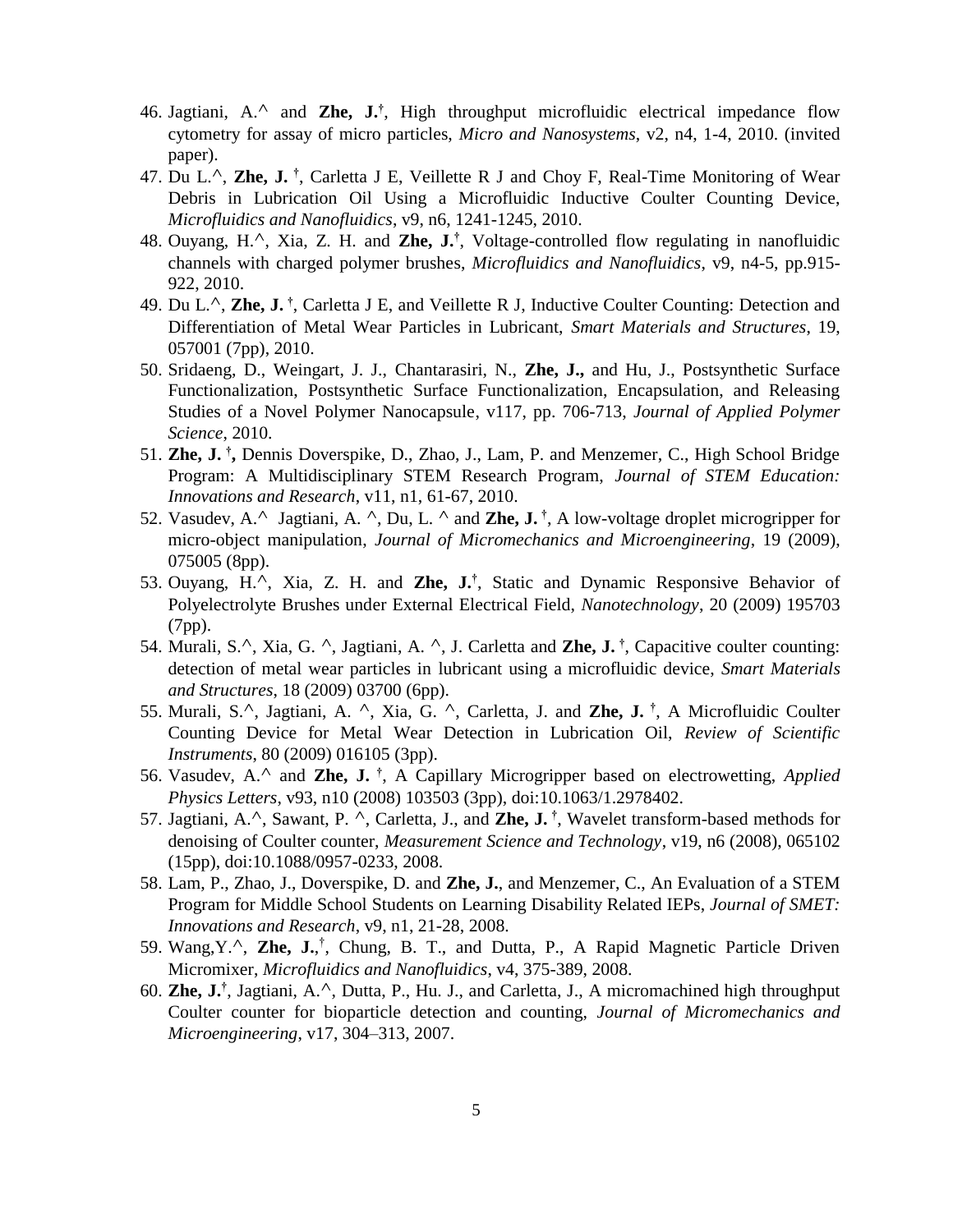- 61. Wang, Y.^, **Zhe, J.†** , Chung, B. T. and Dutta, P.**†** , A Microfluidic Mixer Utilizing Electrokinetic Relay Switching and Asymmetric Flow Geometries, *ASME Journal of Fluids Eng*. v29, n4, 395-403, 2007.
- 62. Jagtiani, A.^, Sawant, R. ^, **Zhe, J.† ,** A label-free high throughput resistive-pulse sensor for simultaneous differentiation and measurement of multiple particle-laden analytes, *Journal of Micromechanics Microengineering*, v16, 1530–1539, 2006.
- 63. Jagtiani, A.^, **Zhe, J. †** , Hu, J., and Carletta, J., Detection and counting of micro scale particles and pollen using a multi-aperture Coulter counter, *Measurement Science & Technology*, v17 1706–1714, 2006.
- 64. Ozlu, E. ^, **Zhe, J. †** , Chandra, S. ^, Cheng, J., and Wu, X.T., Feasibility Study of a Smart Motion Generator Utilizing Electromagnetic Microactuator Arrays, *Smart Materials and Structures*, v15, 859–868, 2006.
- 65. Zhang, Z.^ and **Zhe, J. †** , Chandra, S. ^, and Hu, J., An electronic pollen detection method using Coulter counting principle, *Atmospheric Environments*, v39, n30, 5446-5453, 2005.
- 66. **Zhe, J**., Farmer, K. R. and Modi, V., A Microfabricated Wall Shear-Stress Sensor with Capacitative Sensing, *Journal of Microelectromechanical Systems*, v14, n1, 164-175, 2005.
- 67. Cheng, J., Zhang, J., Chu, C.C., **Zhe, J.**, Experimental Study and Computer Simulation on Fracture Toughness of Sheet Metal after Laser Forming, *International Journal of Advanced Manufacturing Technology*, v26, n11-12, 1222-1230, 2005.
- 68. Wu, X.T., Hui, J., Young, M., Kayatta, P., Wong, J., Kennith, D., **Zhe, J.** and Warde C., Electrostatic Micromembrane Actuator Arrays as Motion Generator, *Applied Physics Letter*s, v84, n22, 4418-4420, 2004.
- 69. Cheng, J., **Zhe, J.** and Wu, X. T., Analytical and FEM Pull-in Study on Rigid and Deformable Electrostatic Micro Actuators, *Journal of Micromechanics and Microengineering*, v14, 57-68, 2004.
- 70. **Zhe, J.**, and Modi, V., Near-wall measurements for a Turbulent Impinging Slot Jet System, *ASME Journal of Fluids Engineering*, v123, n1, 121-120, 2001.
- 71. Chen, M, Chen Q., **Zhe, J**. and Modi, V., High Schmidt Mass Transfer using Chapman-Khun's near Wall Coherent Structure Model, *International Journal of Heat & Mass Transfer*, v44, 3833-3842, 2001.
- 72. **Zhe, J.**, Sun, H., Li, X., Ma, C.-F., Lei, D., He, C. and Tian, Y.-Q., Experimental Study on Heat Transfer of Water Jet and Spraying Cooling High Temperature Wall (in Chinese), *Journal of Engineering Thermophysics*, v18, 627-633, 1997.
- 73. Tian, Y.-Q., **Zhe, J.**, Sun, H., and He, C. and Lei, D., Temperature Measurement of Transient Boiling Heat Transfer Experiment (in Chinese), *Journal of Engineering Thermophysics*, v17, 172-178, 1996.

### **Referred Conference Proceedings (** † **represents correspondence author, ^ indicates Zhe's student)**

- 1. Fan, L. L., Yan, Q., Zhao, L.& Zhe, J., (2018) Continuous concentration of Cells in Microchannel with Contraction-Expansion Structures. *The Second International Conference of Microfluidics, Nanofluidics and Lab-on-a-Chip.*June 8~10,2018, Beijing, China.
- 2. Fan, L. L., Yan, Q., Zhao, L.& Zhe, J., (2017) Influence of Secondary Flow and Geometrical Structure on Mixing in Microchannel. *ASME 2017 International Conference on Nanochannels, Microchannels, and Minichannels.* August 27– August 31, 2017, Cambridge, USA.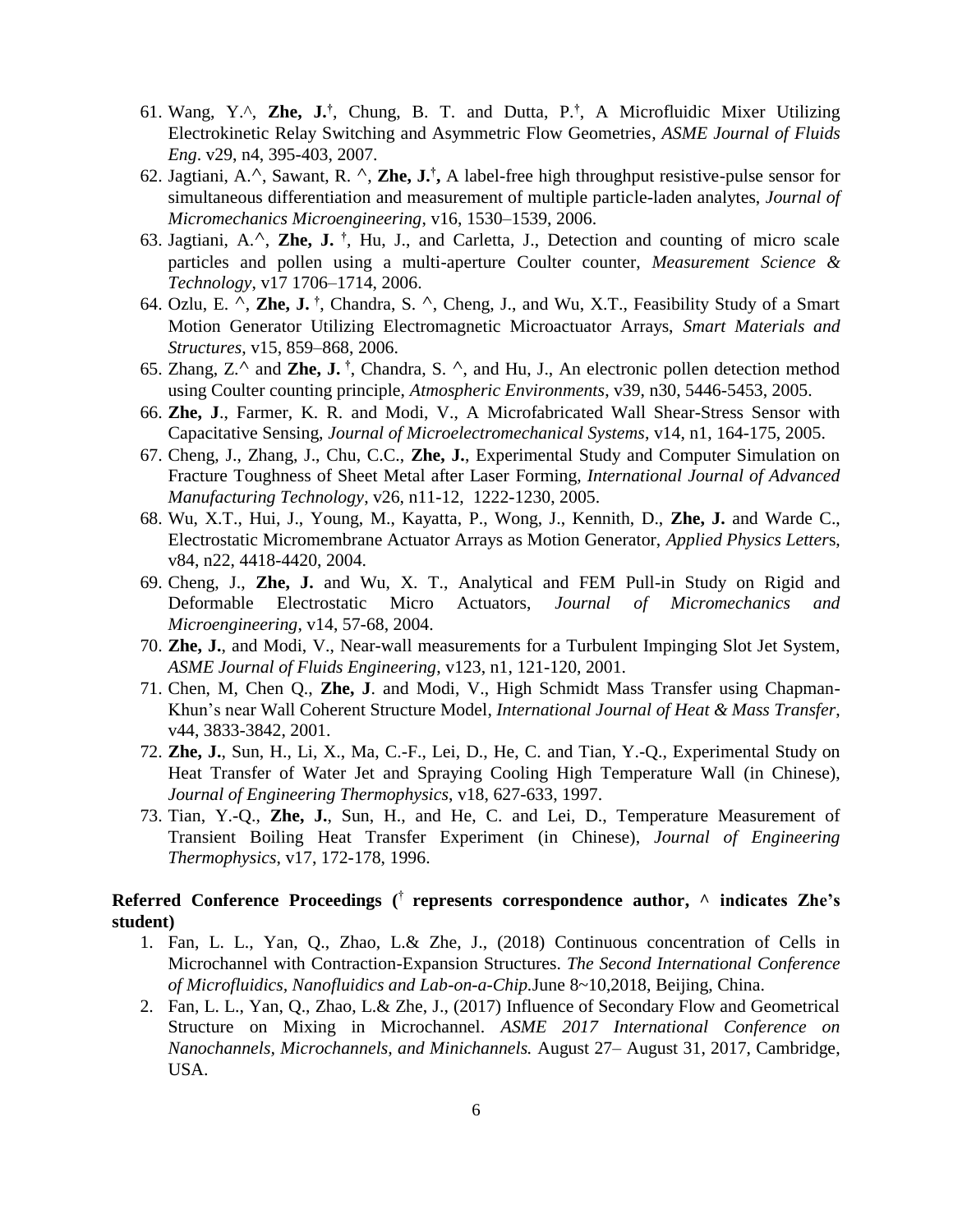- 3. Liu, F, KC, P., Zhang, G., and **Zhe, J.†** , A microfluidic sensor for single cell detection in a continuous flow, Transducer 2017, Kaohsiung, Taiwan 2017, 194-197. DOI: 10.1109/TRANSDUCERS.2017.7994021.
- 4. N. Sutton, J. Zhe, X. Zhu, S. Li and H. Cong, Multiplexed Sensor Array for Accurate Timeof-Wetness (TOW) Measurement, National Corrosion Conference, December, 2017.
- 5. Fan, L. L., Zhao, H.,Yan, Q., Guo, J., Zhao, L.& Zhe, J., (2016) Influence of geometrical structure on inertial focusing of particle in the microchannel. *International Conference of Microfluidics, Nanofluidics and Lab-on-a-Chip*. June 10-12, 2016. Dalian, China.
- 6. Fan, L. L., He, X. K., Niu, X. J., Zhe, J. & Zhao, L. (2016) The influence of fluid viscosity on size-based particle separation in the microchannel with symmetric sharp corner structures. *2016 International Conference on Multiphase Flow*. May 22-27, 2016, Firenze, Italy.
- 7. He, X. K., Fan, L. L., Zhe, J. & Zhao, L. (2016) Numerical simulation of inertial migration of elastic particle in Poiseuille flow *2016 International Conference on Multiphase Flow*. May 22-27, 2016, Firenze, Italy.
- 8. Liu, F, KC, P., Zhang, G., and **Zhe, J.†** , Target Cell Detection via Microfluidic Magnetic Beads Assay, *ASME IMECE 2016 Proceedings*, November 11-17, 2016. Phoenix, Arizona.
- 9. Fan L.L., Zhe, J., He, X.-K., Dong, H., Zhao, L. **†** , and Feng, J., Particle Focusing Behavior in Microchannel with Different Arrangements of Sharp Corners, Joint Conference of 5th UK-China and 13th UK Particle Technology Forum, Leeds, 12-15 July 2015.
- 10. Fan, L. L., Zhe, J., He, X.K., Dong,H., Zhao,L., Feng, J., Particle focusing behavior in microchannel with different arrangements of sharp corners Joint Conference of 5th UK-China and 13th UK Particle Technology Forum Leeds, UK 2015.07.12 2015.07.15.
- 11. Y. Han**^**, H. Y. Wu, F. Liu**^**, G. Cheng and **J. Zhe†** , Novel Quantitative Macro Biomolecule Analysis Based On A Micro Coulter Counter, µTAS 2014, October 26-30, San Antonio, TX.
- 12. Fan, L-L., He, X-K., Han, Y. **^**, Zhao, L., Wei, Q. and **Zhe, J.†** , Passive Continuous Particle Focusing In A Microchannel With Symmetric Sharp Corner Structures, µTAS 2014, October 26-30, San Antonio, TX.
- 13. Fan, L-L., He, X-K., Han, Y. **^**, Zhao, L. and **Zhe, J.†** , A New Microfluidic Device For Complete, Continuous Separation Of Microparticles, µTAS 2014, October 26-30, San Antonio, TX.
- 14. Fan, L-L., He, X-K., Han, Y. **^**, Zhao, L. and **Zhe, J.†** , A Microchannel With Repeated Sharp Corners for Single Stream Particle Focusing, Int. Conf. on Nanochannels, Microchannels and Minichannels, August 3-7, 2014, Chicago, USA.
- 15. J.P. Davis, J.E. Carletta, R.J. Veillette, L. Du**^**, and J. Zhe, Instrumentation Circuitry for an Inductive Wear Debris Sensor, NEWCAS 2012, Montreal, Canada, June 2012.
- 16. Jagtiani, A.**^** and **Zhe, J.†** , A Multiplexed Microfluidic Impedance Sensor for High Throughput Analysis of Microparticles, *IEEE Transducer 2011 Proceedings*, June 5-9, 2011. Beijing, China, v1, 294-297.
- 17. Du, L. **^** and **Zhe, J. †** , A Microfluidic Inductive Pulse Sensor for Real Time Detection Of Machine Wear, *IEEE MEMS 2011 Proceedings*, January 23-27, 2011. Cancun, Mexico.
- 18. Jagtiani, A.**^** and **Zhe, J.†** , Division Multiplexing of a Multi-channel Resistive Pulse Sensor, *ASME IMECE 2010 Proceedings*, November 12-18, 2010. Vancover, British Columbia, Canada.
- 19. Jagtiani, A. **^** and **Zhe, J.†** , AC Measurements and Multiplexed Detection Of Microparticles Using Parallel Channel Coulter Counter, Proceedings of 18th Biennial IEEE UGIM (University Government Industry Micro/nano) Symposium, June 28-July 1, 2010, West Lafayette, IN.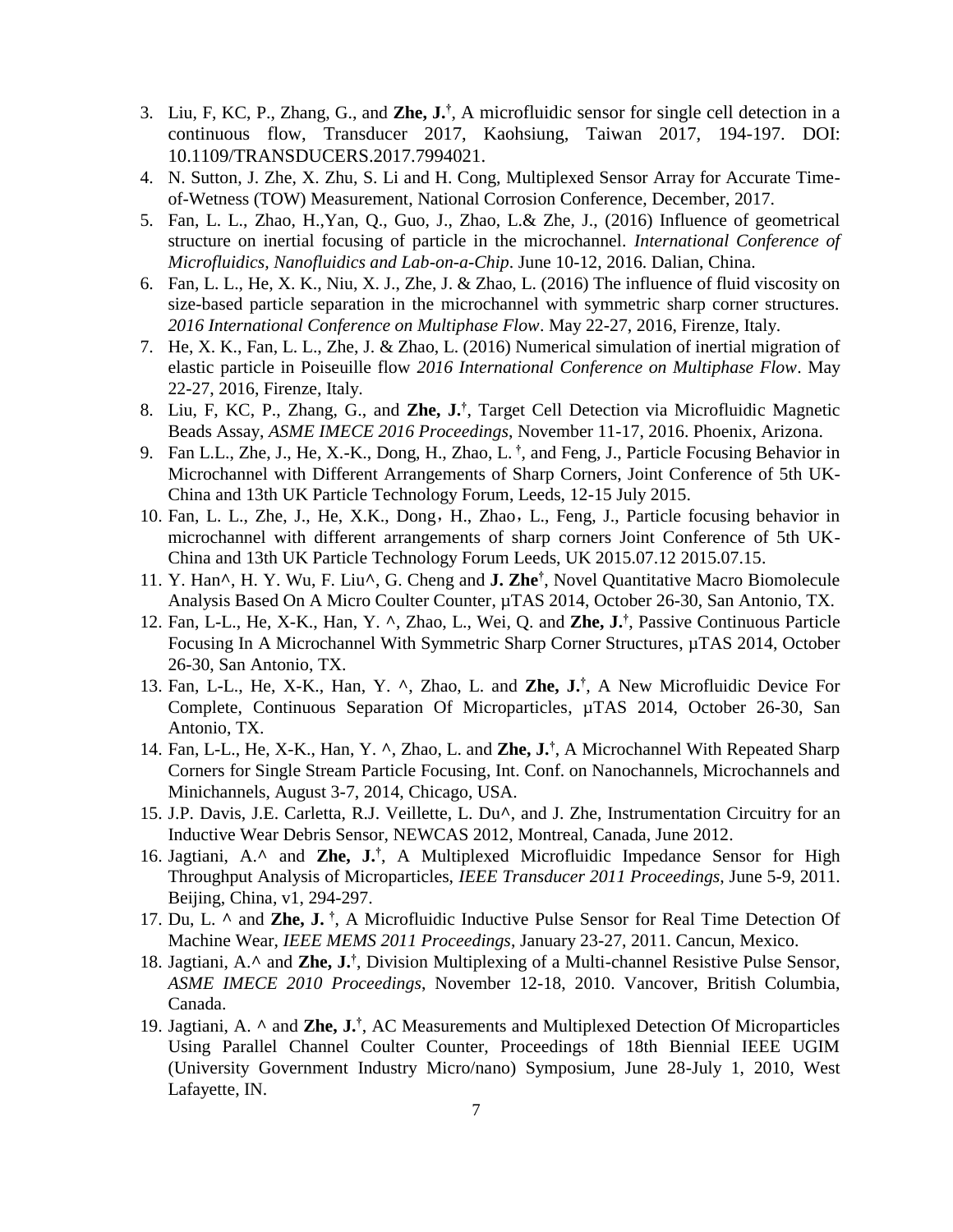- 20. Vasudev, A. **^**, Jagtiani, A. **^**, Du, L., Hu, J., Gao, Y. and **Zhe, J.** † , Electrowetting of room temperature ionic liquids (RTILs) for capillary force manipulation, *ASME IMECE 2009 Proceedings*, v12 , 419-423. November 13-18, 2009. Lake Buena Vista, Florida.
- 21. Du, L. **^**, Carletta, J., Veilette and **Zhe, J.** † , A magnetic coulter counting device for wear debris detection in lubrication, *ASME IMECE 2009 Proceedings*, November 13-18, 2009. Lake Buena Vista, Florida, v12, pp.649-653.
- 22. Vasudev, A. **^**, and **Zhe, J.†** , A low voltage capillary microgripper based on electrowetting", , Proceedings of IEEE 15th International Conference on Solid-State Sensors, actuators and Microsystems (Transducers'09), June 21-25, 2009 Denver, Colorado, v1, pp.825-828. (Acceptance rate: 16.5%).
- 23. Vasudev, A. **^** and **Zhe, J.†** , A Droplet Based Microgripper For Microassembly, *ASME IMECE 2008 Proceedings*, November 2-6, 2008. Boston, Massachusetts, v13, pp.755-759.
- 24. Murali, S **^**, Gao, X., J. Carletta and **Zhe, J.** † , A Microfluidic Device For Wear Detection In Lubricants, *ASME IMECE 2008 Proceedings*, November 2-6, 2008. Boston, Massachusetts, v13, pp.859-863.
- 25. Murali, S. **^**, Choy, F., Gao, X., Carletta J. and **Zhe, J**., Oil Debris Detection Using Static and Dynamic Capacitance Measurements, Proceedings of the STLE/ASME International Joint Tribology Conference, IJTC2008, October 20-22, 2008, Miami, Florida.
- 26. Jagtiani, A. **^,** Carletta, J., Hu, J. and **Zhe, J.†** , "A High Throughput Multiplexed Micro Coulter Counter Using Amplitude Modulation", (2008). Proceedings of 17th Biennial IEEE UGIM (University Government Industry Micro/nano) Symposium, July 13-16, 2008, Louisville. KY, pp.173-176.
- 27. Vasudev, A. **^** and **Zhe, J.†** , "A Capillary Microgripper Using Electrowetting", (2008). Proceedings of 17th Biennial IEEE UGIM (University Government Industry Micro/nano) Symposium, July 13-16, Louisville, KY. pp. 6-10.
- 28. Jagtiani, A. **^**, Carletta, J., Hu, J. and **Zhe, J. †** , "Amplitude Modulated Micro Coulter Counter for High Speed Counting of Microparticles", (2008). Proceedings of 51st IEEE International Midwest Symposium on Circuits and Systems (MWSCAS 2008), August 10-13, 2008, in Knoxville, TN, pp.57-60.
- 29. Vasudev, A. **^** and **Zhe, J.†** , "An Electrowetting Based Microgripper", (2008). Proceedings of 51st IEEE International Midwest Symposium on Circuits and Systems (MWSCAS 2008), August 10-13, 2008, in Knoxville, TN, pp.49-52.
- 30. Wang, Y. **^**, **Zhe, J.†** , Dutta, P. and Chung, B. T., Numerical Analysis of Rapid Micromixers Utilizing Magnetic Particles, *ASME IMECE 2007 Proceedings*, November 11-15, 2007. Seattle, Washington, v11, pp.705-712.
- 31. **Zhe, J.†** , Jagtiani, A. **^**, Dutta, P., Hu. J. and Carletta, J., A micromachined high throughput bioparticle sensor, *IEEE 14th International Conference on Solid State Sensors, Actuators and Microsystems*, Jun. 9-14, 2007, Lyon, France, pp. 1825 - 1828.
- 32. **Zhe, J.**, Choy, F., Murali, S. V. **^**, Sarangi, M. A. and Wilfong, R., Oil Debris Detection Using Capacitance and Ultrasonic Measurements, Proceedings of the STLE/ASME, *International Joint Tribology Conference ( IJTC2007)*, October 22-24, 2007, San Diego, California, pp.113-115.
- 33. **Zhe, J.†** , Zhao, J., Lam, P., Doverspike, D. and Menzemer, C., Descriptions of STEM Workshops for Middle School Students with Specific Learning Disabilities, 1<sup>st</sup> International *Technology-based Learning with Disability Conference*, July 19-20, 2007, Dayton, Ohio.
- 34. Lam, P., Zhao, J., Doverspike, D., **Zhe, J.** and Menzemer, C., An Initial Assessment of the Effectiveness of the Enhancing Access and Fostering Science, Technology, Engineering and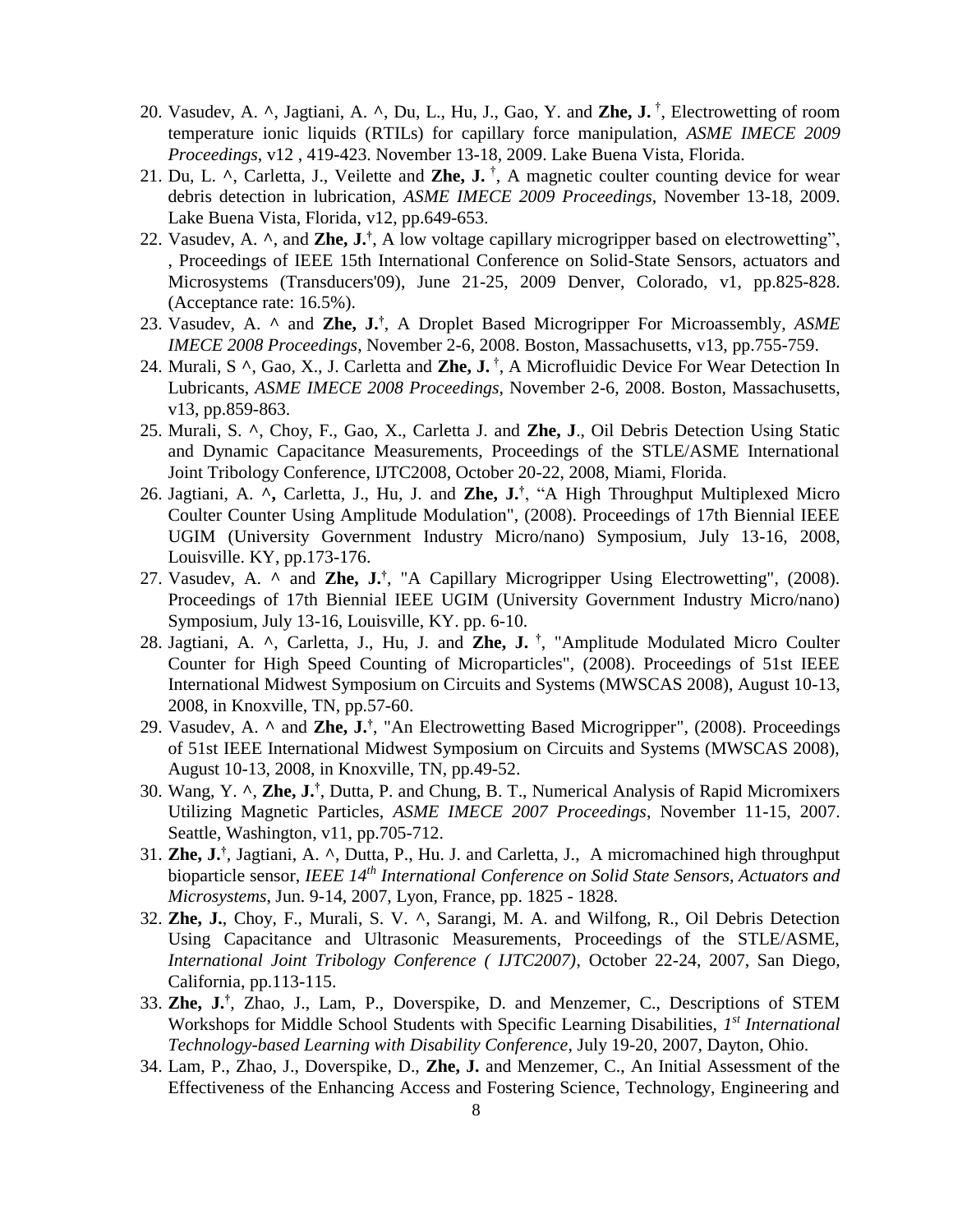Math (STEM) NSF Summer Workshop Program, *ASEE South East Conference*, March 30- April 3, Louisville, Kentucky, 2007.

- 35. **Zhe, J.†** , Zhao, J., Lam, P., Doverspike, D. and Menzemer, C., Fostering Science, Technology, Engineering and Math Using Intelligent Balloon for Special Learning Disabilities Middle School Students, *ASEE North Central Conference*, March 30 - 31, Charleston, West Virginia, 2007.
- 36. Menzemer, C., Lam, P., Zhao, J., **Zhe, J.** and Doverspike, D., Enhancing Access and Fostering Science, Technology, Engineering and Math (STEM) Using Civil Engineering Materials Applications for Special Learning Disabilities Middle School Students, *37th ASEE/IEEE Frontiers in Education Conference*, October 10 – 13, 2007, Milwaukee, Wisconsin, v1-4, pp.183-187.
- 37. Mallela, V., **Zhe, J.** and Quinn, D., In-Plane Stretching in MEMS Actuated Deformable Mirrors, ASME IMECE 2006, Chicago, November 5-11, Illinois, 2006, pp.69-73.
- 38. **Zhe, J. †** , Jagtiani, A. **^**, Mamun, N. H. A., Dutta, P., Hu. J., and Carletta, J., A Microfluidic Based High Throughput Resistive-Pulse Sensor, ASME IMECE 2006, Chicago, Nov. 5-11, Illinois, 2006, pp.195-200.
- 39. Jagtiani, A. **^**, **Zhe, J. †** and Newby B. Z., Simultaneous Detection of Multiple Bioparticles with A Resistive-Pulse Sensor, ASME IMECE 2006, Chicago, Nov. 5-11, Illinois, 2006, pp.551-555.
- 40. Wang, Y.**^**, **Zhe, J. †** , Dutta, P., and Cheng, G., A Hybrid Rapid Microfluidic Mixer Utilizing Electrokinetic Relay and Asymmetric Flow Geometries for Lab-on-a-chip Applications, ASME IMECE 2005, Orlando, Florida, v7, pp.233-239, 2005.
- 41. Ozlu, E.  $\wedge$ , **Zhe, J**.<sup>†</sup>, Cheng, J. and Wu, X.T., Feasibility Study on A Novel Electromagnetic MEMS Actuator With Planar Coils, 9th International Conference on New Actuators, Bremen, Germany, B.1-4, pp.14-17, June, 2004.
- 42. Sidman, A, Neal, M., Borski, J. Tamura, H., Mugino, H., **Zhe, J** and Kousge, M., A largedisplacement Electromagnetic MEMS Actuator, 7th Int. Symposium of magnetic materials, processes and Devices, Salt Lake City, Utah, Oct. 24-26, pp.157-170, issue 27, 2002.
- 43. **Zhe, J. †** , Wu, X.T., Cheng, J., Wang, J., Farmer, K. R., Frechette, L. and Modi, V., "Analytical Pull-in Study on Non-Deformable Electrostatic Micro Actuators", Technical Proceedings of the 2002 International Conference on Modeling and Simulation of Microsystems, ISBN: 0-9708275-7-1, pp.287-290, 2002.
- 44. Cheng J., **Zhe J**., Wu, X. T., Farmer, K. R., Modi, V. and Frechette, L. Analytical and FEM Simulation Pull-in Study on Deformable Electrostatic Micro Actuators, Technical Proceedings of the 2002 International Conference on Modeling and Simulation of Microsystems, ISBN: 0-9708275-7-1, pp.298-301, 2002.
- 45. Wu, X. T., Xiao, Z. X., **Zhe, J.** and Farmer K. R., Two Passive Methods to Obtain Large Travel Range for Electrostatic Micro Actuators, Technical Proceedings of the 2001 International Conference on Modeling and Simulation of Microsystems, Hilton Head Island, USA, pp.382-385, 2002.
- 46. **Zhe, J.**, Farmer, K. R. and Modi, V., "A MEMS Device for Measurement of Skin Friction with Capacitive Sensing", Proceedings of 2001 Microelectromechanical Systems Conference, 24-26 August 2001, IEEE Circuits and Systems Society, Berkeley, California, USA, pp.4-7, 2002.

#### **PATENTS**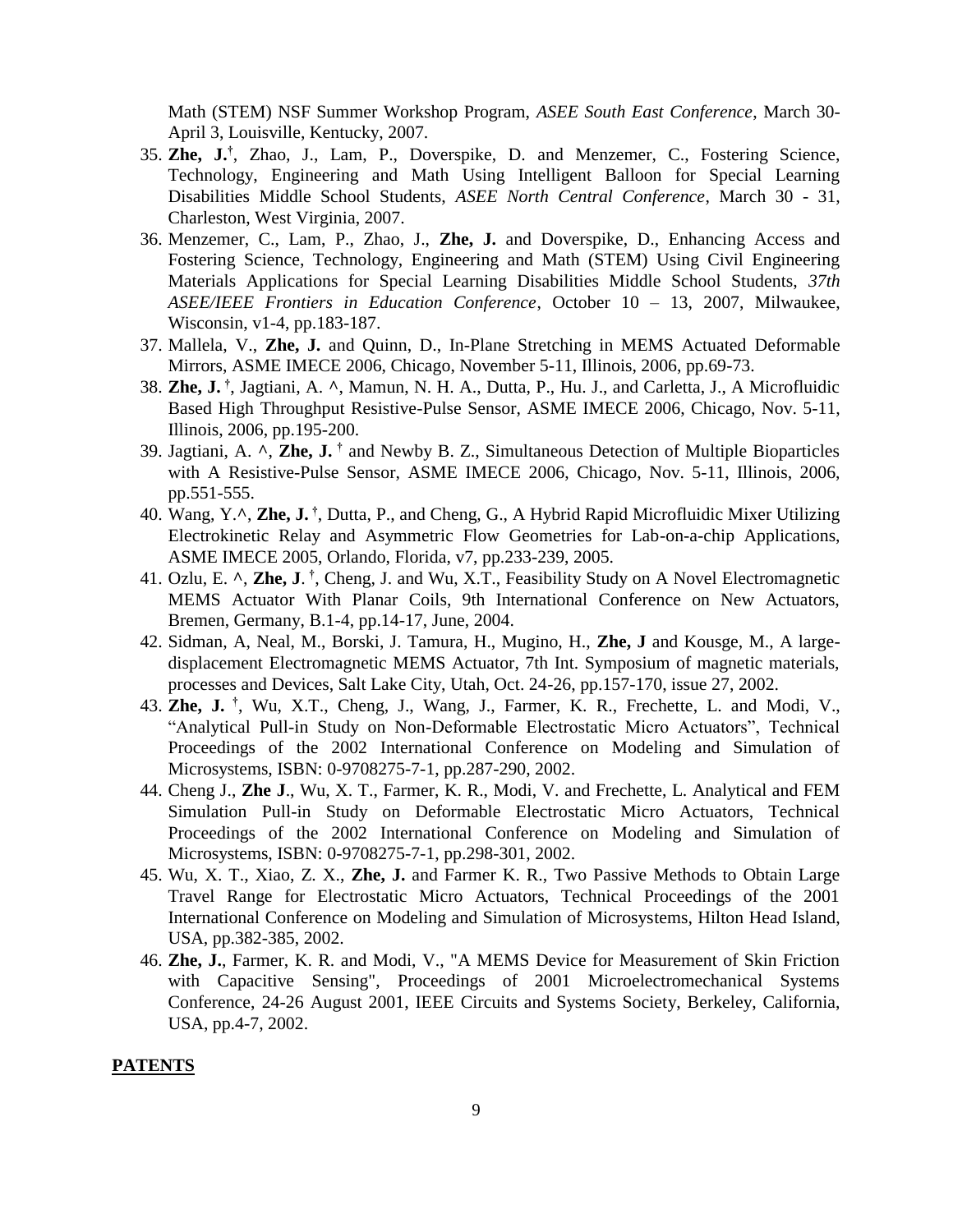- 1. Tamura, H., Neal, M. J., Sidman, A. L. and **Zhe, J**, MEMS Devices and Methods for Inhibiting Errant Motion of MEMS Components, U.S. Patent, 6,900,510, issued 5/2005.
- 2. Hu, J. and **Zhe, J.**, Coulter Counter Having A Plurality of Channels, U.S. Patent, 7,397,232, , issued 7/2008.
- 3. Hu, J. and **Zhe, J.**, Dynamic modulation for multiplexation of microfluidic and nanofluidic based biosensors, U.S. Patent, 7,777,476, issued 8/2010.
- 4. **Zhe, J.**, Du, L. et al, Metal Wear Detection Apparatus and Method Employing Microfluidic Electronic Device, US Patent, 8,522,604, issued 9/3/2013.
- 5. **Zhe, J.** and Vasudev A., Apparatus and Method for Manipulating Micro Component, US patent 8,628,648, issued 1/14/2014.
- 6. **Zhe, J.** and Du, L., Integrated ultrasonic-inductive pulse sensor for wear debris detection, US Patent No. 9,797,851, issued 10/24/2017.
- 7. Guldiken, R., Jo, M. C., and **Zhe, J.**, Two-Stage Microfluidic Device for Acoustic Particle Manipulation and Methods of Separation, US Patent 9,821,310, 11/21/2017.
- 8. **Zhe, J.** and Han, Y., Low-Power Method and Device for Cooling Prosthetic Limb Socket Based on Phase Change, US Patent 9,814,607. 11/14/2017.
- 9. **Zhe, J.** and Du, L., Wearable inductive-force sensor, US Patent App. 14/627,494, 2/10/2015.
- 10. **Zhe, J.** and Du, L. High Sensitivity Inductive Sensor for Measuring Blade Tip Clearance, US Patent App. 14/710119, 5/12/2015.
- 11. Gang Cheng, **Jiang Zhe,** Yu Han, Haiyan Wu, Biomarker assay using microparticle aggregation, UA Patent App. US20160334396A1, Pub. Date 11/17/2016. Priority date 5/12/2015, Filing date 9/16/2015.

### **RESEARCH GRANTS**

### **External Grants**

- 1. A high throughput platform for rapid single cell surface mapping, (PI), **National Science Foundation**, \$373,373, 6/1/2019 to 5/30/2022.
- 2. MRI: Development of an Instrument for Single Cell Electrical Stimulation and Analysis, (PI), **National Science Foundation**, \$374,185, (\$260,930 from NSF, plus \$113,255 cost match from UA), 9/1/2016 to 8/30/2020.
- 3. IDBR: TYPE A: An Integrated Microfluidic Platform for Parallel Analysis of Cell Secretome and Cell Responses in Real Time, (PI), **National Science Foundation**, \$546,636, 6/1/2014 to 5/30/2018.
- 4. Rapid, Selective, Onsite Detection of Bacterial Pathogens Using A Bioinspired Microfluidic Sensor, (PI), **National Science Foundation**, \$360,000, 8/15/2012 to 8/14/2016.
- 5. IDBR: A Novel Multiplexed Multichannel Biosensor Chip for High-Throughput Detection of Macromolecular Biomarkers, (PI), **National Science Foundation**, \$561,448, 9/1/2011 to 8/31/2015.
- 6. A High Throughput Microfluidic Sensor for Real Time Health Monitoring of Rotating Machinery, (PI), **National Science Foundation**, \$270,000, 7/1/2010 – 6/31/2014.
- 7. SBIR Phase I: Development of Integrated Oil Debris Sensors for Machinery Fault Detection and Conditioning Monitoring, (PI), **National Science Foundation/Akron Air Materials**, \$49,682, 7/1/2011 to 12/31/2011.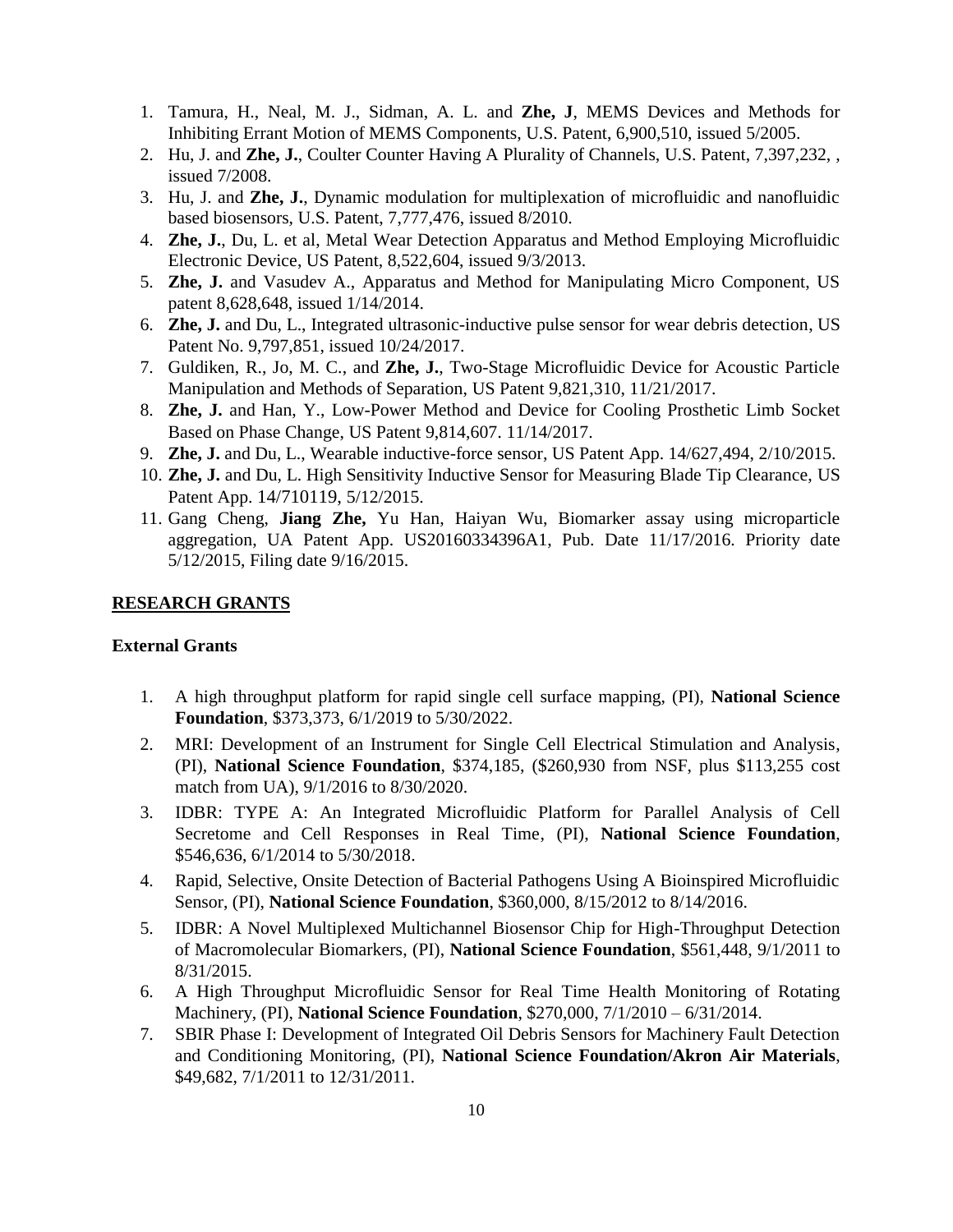- 8. Diagnostic Engineering Technologies for Evaluating Connective Tissue, (PI), **Austen BioInnovation Institute/Ohio Department of Development**, \$391,394, 9/1/2010 to 8/30/2013.
- 9. Develop Micro Sensing Sytems for Real Time Health Monitoring of Rotating Machinery, subaward of **Ohio Wright Center for Sensor Systems Engineering**, (PI), \$160,520, 9/1/2010 to 8/30/2013.
- 10. Develop an Integrated Sensor and Control System to Blend Oxygen and Gasoline as a Flex Fuel, subaward of **Ohio Wright Center for Sensor Systems Engineering**, (Co-PI), \$211,821, 9/1/2010 to 8/30/2013.
- 11. MRI: Acquisition of an AFM/Raman Integrated System for Bio/Nano Functional Materials and Devices Research and Education, (Co-PI), **National Science Foundation**, \$372,166, (\$252,166 from NSF, \$120,000 from OBR), 9/1/2009 – 8/31/2010.
- 12. Self Powered Nano Fiber Surface Acoustic Sensor for Aerospace Structure Health Monitoring, (PI), **NASA-OSGC**, \$30,000, 8/1/2009 – 7/31/2010.
- 13. STTR Phase I: Innovative Concepts for Non-Thermal Based Anti-Icing/De-Icing of Rotor Blade Leading Edges, (Co-PI), **DOD-NAVY/Akron Air Materials**, \$41,850, 7/15/2008 to 2/15/2009.
- 14. NASA/OSGC/ArcelorMittal Industrial Collaboration High School Summer Bridge Internship Program, (Co-PI), **NASA/OSGC/ArcelorMittal**, \$24,500 (plus \$26,500 UA matching funds), 6/30/2008 to 5/30/2009.
- 15. **Ohio Board Regents** Research Challenge Initiative Grant, \$20,000, 9/2007 to 8/2010.
- 16. IDBR: Development of a Multiplexed Microfluidic Coulter Counting Instrument, (PI), **National Science Foundation**, \$574,106, 9/1/2007 to 8/30/2011.
- 17. NER: Nanofabrication of Field-Effect Fluidic Channels for Dynamic Modulation and Multiplexation of High Speed Microfluidic Biosensors, (PI), **National Science Foundation**, \$128,848, 6/1/07 to 5/30/09.
- 18. Development of Multichannel Coulter Counter for Real Time Anthrax Detection in Mailroom, (PI), **NASA-OAI/OSGC**, \$20,000, 9/1/2007 to 8/30/2008.
- 19. Development of a High Altitude Intelligent Balloon for Environmental Monitoring, (PI), **NASA-OSGC**, \$13,750, 2/1/07 to 2/1/08.
- 20. **Ohio Board Regents** Research Challenge Initiative Grant, Enhancing Access and Fostering STEM Based Education for Middle School Students With Specific Learning Disabilities, (Co-PI), \$20,000, 10/2006 to 9/2009.
- 21. Enhancing Access and Fostering Technology Based Education for Students with Specific Learning Disabilities, (Co-PI), **National Science Foundation**, \$282,969, 6/2006 to 6/2009.
- 22. Development of An Intelligent Balloon, (PI), \$10,000, **NASA-OSGC**, 2/2006 to 1/2007.

### **Internal Grants**

- 1. Achieving Distinction Initiative Funding: Center of a Proof-of-Concept Framework, (Co-PI, with 9 professors at UA), \$2,500,000, 9/1/2012 to 8/30/2017.
- 2. A Microfluidic Sensor for Online Fluid-Laden Particles/Debris Detection, (PI), \$8,000, Univ. of Akron Faculty Summer Research Fellowship, 6/1/2007 to 8/31/2007.
- 3. Hybrid GPCR-microcantilever system for high throughput prostate cancer drug screening and biomarker sensing, (Co-PI), \$8,000, Univ. of Akron Integrated Biosciences Initiative, 9/1/2007 to 8/31/2008.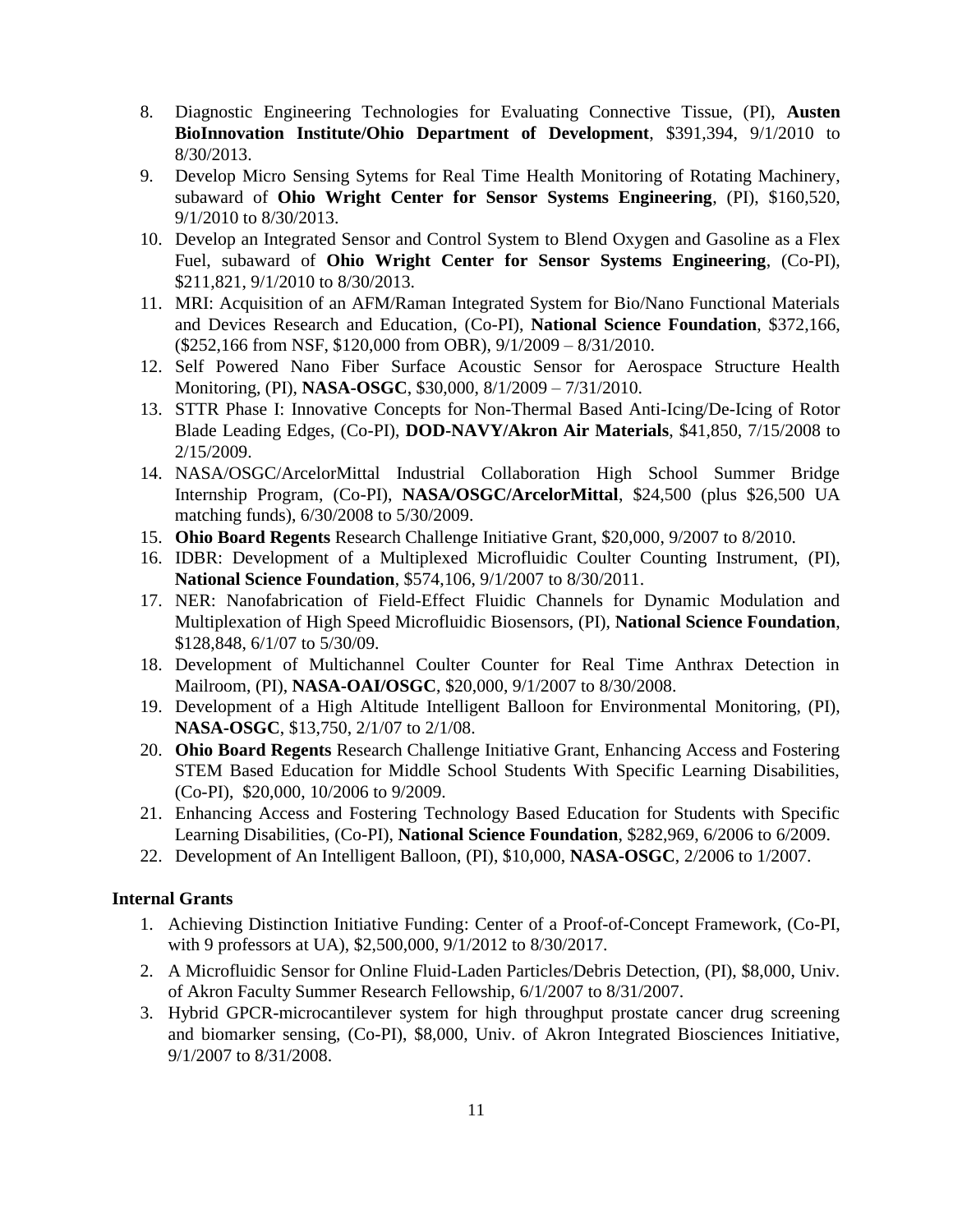- 4. A BioMEMS Approach for Detection of Nanoscale Particles, (PI), \$8,000, Univ. of Akron Faculty Summer Research Fellowship, 6/1/2006 to 8/31/2006.
- 5. A Hybrid Electrokinetic-Magnetic Rapid Micromixer for Lab-on-a-chip Applications, (PI), \$4,000, Univ. of Akron Faculty Research Grant, 3/31/05 – 1/31/06.
- 6. Innovation and Development of a Hybrid Electrokinetic-Magnetic Rapid Micromixer for Micro Total Analysis Systems, PI, \$6,500, Univ. of Akron Firestone Research Fellowship,  $1/1/05 - 12/31/05$ .
- 7. Development of a MEMS Tunable Fabry-Perot Filter for Optical Communication, (PI), \$4,000, Univ. of Akron Faculty Research Grant, 11/15/03 to 1/31/05.

### **Pending Proposals**

1. IIBR Instrumentation: Collaborative Research: Development of a Single-Biomolecule Detection Instrument via Digital Counting of Nanoparticles, submitted to **NSF**, \$394,885, 8/1/2019 to 7/30/2022. PI.

### **HONORS AND AWARDS**

- **Fellow**, American Society of Mechanical Enigneers, 2015.
- **Outstanding Researcher Award**, College of Engineering of University of Akron, 2011.
- **China Oversea Outstanding Young Resercher Award**, National Natural Science Foundation of China, 2011.
- **Member of National Academy of Inventors**, 2011.
- **Lewis F. Moody Award**, American Society of Mechanical Enigneers, 2009.
- **Best Paper Award**, American Society of Mechanical Enigneers IMECE-Microfluidics 2008.
- My graduate student Ashish Jagtiani was awarded "Outstanding Student Reseaccher Award" and "Best Oral Presentation Award" in Univ. of Akron Student Research Conference 2007.
- Akron Morning News "UA research to help hay fever sufferers" reported my research work titled "A label-free high throughput resistive-pulse sensor for simultaneous differentiation and measurement of multiple particle-laden analytes", WAKR 1590, 8/1/06, Host: Mr. Ray Horner.
- Extraordinary Teaching Assistant Award, Columbia University, (2000, 2001).

### **INVITED PRESENTATIONS**

- 1. Single cell detection and its applications in clinics, College of Food Engineering, Xi'an Jiaotong University, Xi'an, 6/2018.
- 2. Inertia Particle Separation in Microfluidic, Invited talk at Northwestern Polytechnic University, Xi'an, China, Dec. 15, 2017.
- 3. Plantar Foot Force Detection Using Microsensors, Invited talk at Northwestern Polytechnic University, Xi'an, China, Dec. 17, 2017.
- 4. Dynamic Tip clearance measurement in High temperature measurement, Invited talk at Northwestern Polytechnic University, Xi'an, China, June, 2017.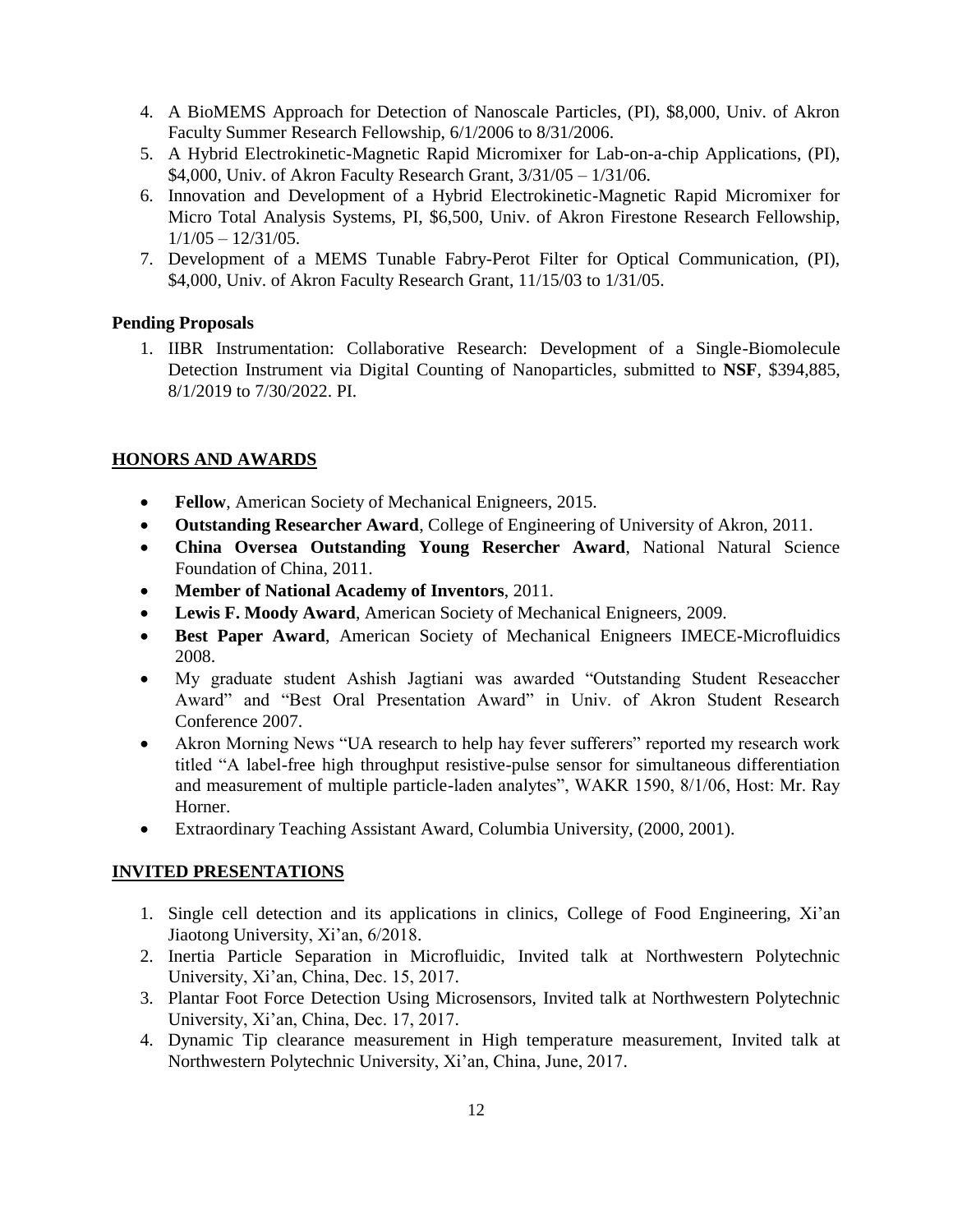- 5. Microfluidics Applications in Bioengineering, Invited talk at Xi'an Jiaotong University, Xi'an, 6/2017.
- 6. Single cell detection and its applications in clinics, Beijing University of Technology, Beijing, 6/2017.
- 7. Macromoleclar Detection Based on Micro Coulter Counters, Invited talk at Northwestern Polytechnic University, Xi'an, China, June, 2016.
- 8. Integrated Microfluidic Devices for Cell and Biomarker Detection and Analysis, Beijing University of Technology, Beijing, 6/2016.
- 9. On Chip Micro and Nano Scale Bio-object Separation, Manipulation and Detection, Xi'an Jiaotong University, Xi'an, 6/2016.
- 10. Integrated oil condition sensing system for online machine health monitoring, Beijing University of Technology, Beijing, 6/2015.
- 11. Integrated oil condition sensing system for online machine health monitoring, Northwestern Polytechnic University, Xi'an, 6/2015.
- 12. Biomarker detection using multiplexed microfluidic Coulter counters, Beijing University of Technology, 6/2014.
- 13. Multiplexed Biomarker detection, International Conference on BioElectronics, BioSensors, BioMedical Devices, BioMEMS/NEMS and Applications, Shanghai, Nov.17-19, 2013.
- 14. Multiplexed Resistive Pulse Sensors for Biomedical Research and Health Care, Shanghai University, 7/2013.
- 15. Multiplexed Resistive Pulse Sensors for Biomedical Research and Health Care, Xi'an Jiaotong University, 6/2013.
- 16. Integrated Inductive and Acoustic Sensors for Online Health Monitoring, Xi'an Jiaotong University, 6/2013.
- 17. High-Throughput Detection of Microscale and Nanoscale Bio-objects Using Microfluidic Sensors", Jilin University, 6/2012.
- 18. "High Through Oil Debris Sensors for Online Health Monitoring of Rotating Machinery", Xi'an Jiaotong University, 5/2012.
- 19. BioMEMS Approach for Detection Bio-objects in Suspension", Texas Tech University, 5/2012.
- 20. Microfluidic Sensors for Detection of Micro and Nano scale Particles in Suspension, University of North Texas, 3/2012.
- 21. "Particle Separation using Standing Surface Acoustic Waves", Xi'an Jiaotong University, 5/2012.
- 22. "Lab-on-a-chip Biosensors for High-throughput Detection of Microscale and Nanoscale Objects", Xi'an Jiaotong University, 6/2011.
- 23. "Capillary Microgrippers using Electrowetting", Xi'an Jiaotong University, 6/2011.
- 24. "Lab-on-a-chip Biosensors for High-Throughput Detection of Microscale and Nanoscale Bio-objects", Department of Biomedical Engineering, The University of Akron, OH, 4/2011.
- 25. "Smart Microfluidic Sensors for Biomedical Research", International Symoposium on Micro/Nano Mechanical Machining and Manufacturing, Guilin, China, Aug.18-20,2010.
- 26. "Machine Health Monitoring Using Inductive Coulter counting Technologies", Intelligent Sensors and Actuators at Earth and Space 2010 Conference, Hawaii, USA, Mar.14-17, 2010.
- 27. "Electric Pulse Sensors and Application for Biomedical Research and Rotating Machinery Health Monitoring", Tianjin University, China, 7/2010.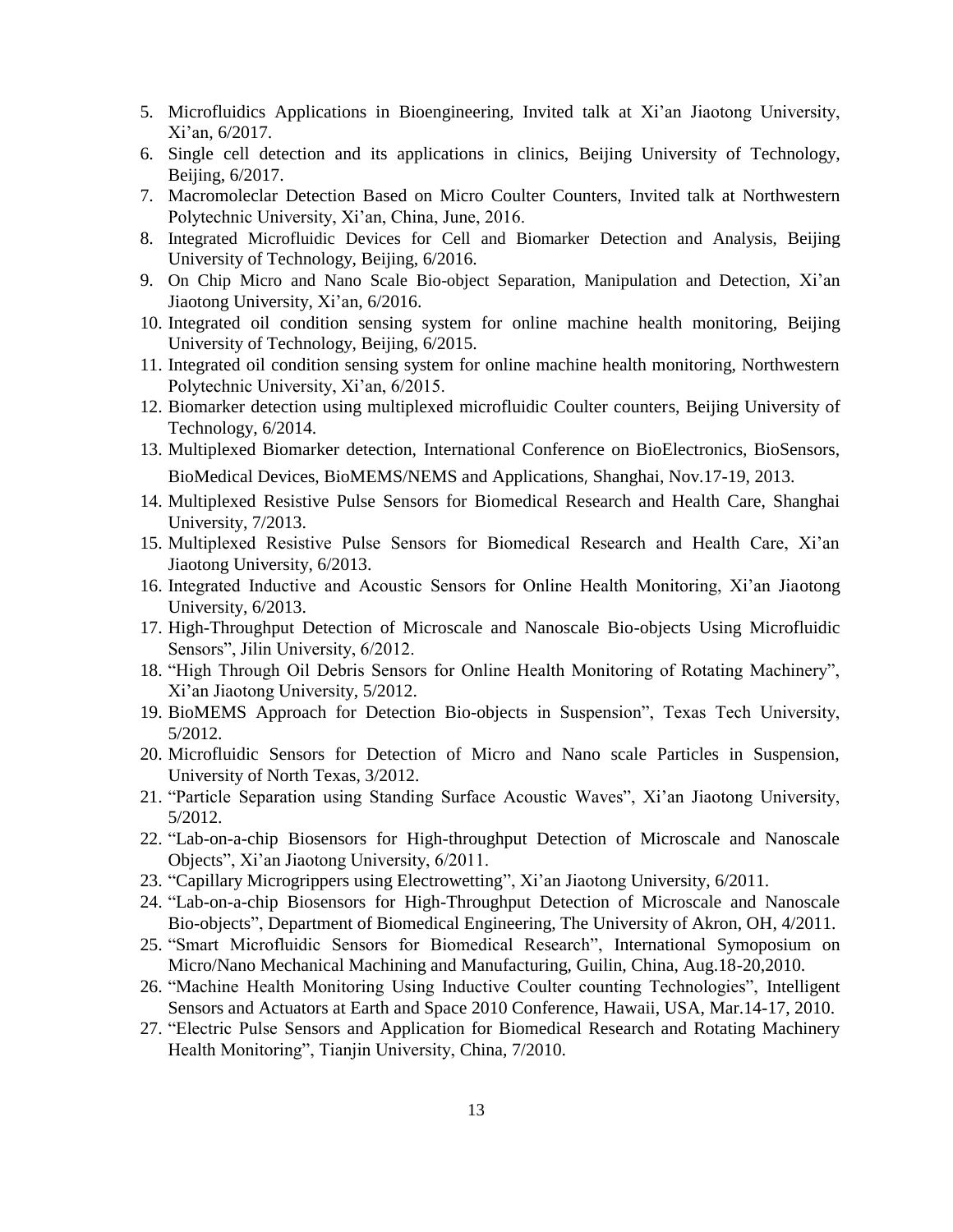- 28. "Resistive Pulse sensors and Applications for Biomedical Research", Beijing University of Technology, China, 7/2010.
- 29. "Electric Pulse sensors and Application for Biomedical Research and Rotating Machinery Health Monitoring", Xi'an JiaoTong University, China. 7/2010.
- 30. "Coulter Counting Methods to Assay Bioparticles", Department of Biomedical Engineering, The University of Akron, OH (10/2009).
- 31. "A High Altitude Balloon-Sat for Environmental Monitoring", NASA-OAI/OSGC Executive Committee, Columbus, OH (08/2007).
- 32. "Microactuators and Nanoactuators for Optical and BioMEMS applications", School of Electrical-Mechanical Engineering, Beijing University of Technology, Beijing, China (05/2007).
- 33. "MEMS Approach to Aeronautical/Aerospace Applications", School of Electrical-Mechanical Engineering, Northwestern Polytechnic University, Xi'an, China (05/2007).
- 34. "A High Throughput Device for Pollen Detection", School of Mechanical Engineering, Xi'an Jiaotong University, Xi'an, China (05/2007).
- 35. "BioMEMS Approach to Micro and Nano Scale Bioparticle Detection", Department of Polymer Engineering, The University of Akron, OH (09/2006).
- 36. "Development of A Tethered, Low-Payload Smart Balloon", NASA-OAI/OSGC Executive Committee, Columbus, OH (08/2006).
- 37. "High Throughput Resistive Pulse Sensors for Bioparticle Sensing", Department of Mechanical Engineering, University of Louisville, KY (04/2006).
- 38. "Health Monitoring Sensor System for Metallic and Ceramic Bearings Using Surface Acoustic Waves", Ohio Aerospace Institute, OH (07/2005).
- 39. "A Large Displacement Electromagnetic MEMS Actuation System and Micromembrane Actuator Arrays for Optical Applications", NASA Glennan Microsystem Initiative, Independence, OH (05/2005).
- 40. "Large Displacement MEMS Magnetic and Electrostatic Actuators", Department of Electrical and Computer Engineering, University of Cincinnati, OH (05/2004).
- 41. "MEMS actuators sensors and actuators for aeronautical applications", General Electric Gas Turbine Division, Cincinnati, OH (10/2003).

#### **CONFERENCE PRESENTATIONS**

- 1. Continuous concentration of Cells in Microchannel with Contraction-Expansion Structures. *The Second International Conference of Microfluidics, Nanofluidics and Lab-on-a-Chip.* June 8~10, 2018, Beijing, China.
- 2. Influence of Secondary Flow and Geometrical Structure on Mixing in Microchannel. *ASME 2017 International Conference on Nanochannels, Microchannels, and Minichannels.* August 27– August 31, 2017, Cambridge, USA.
- 3. Liu, F, KC, P., Zhang, G., and **Zhe, J.†** , A microfluidic sensor for single cell detection in a continuous flow, Transducer 2017, Kaohsiung, Taiwan, June 18 to June 22, 2017.
- 4. Liu, F, KC, P., Zhang, G., and **Zhe, J.†** , A Label-free microfluidic sensor for high sensitivity biomarker sensing, ASME FEDSM 2017, Hawaii, July 30 to August 4, 2017.
- 5. Liu, F, KC, P., Zhang, G., and **Zhe, J.†** , Target Cell Detection via Microfluidic Magnetic Beads Assay, *ASME IMECE 2016 Proceedings*, November 11-17, 2016. Phoenix, Arizona.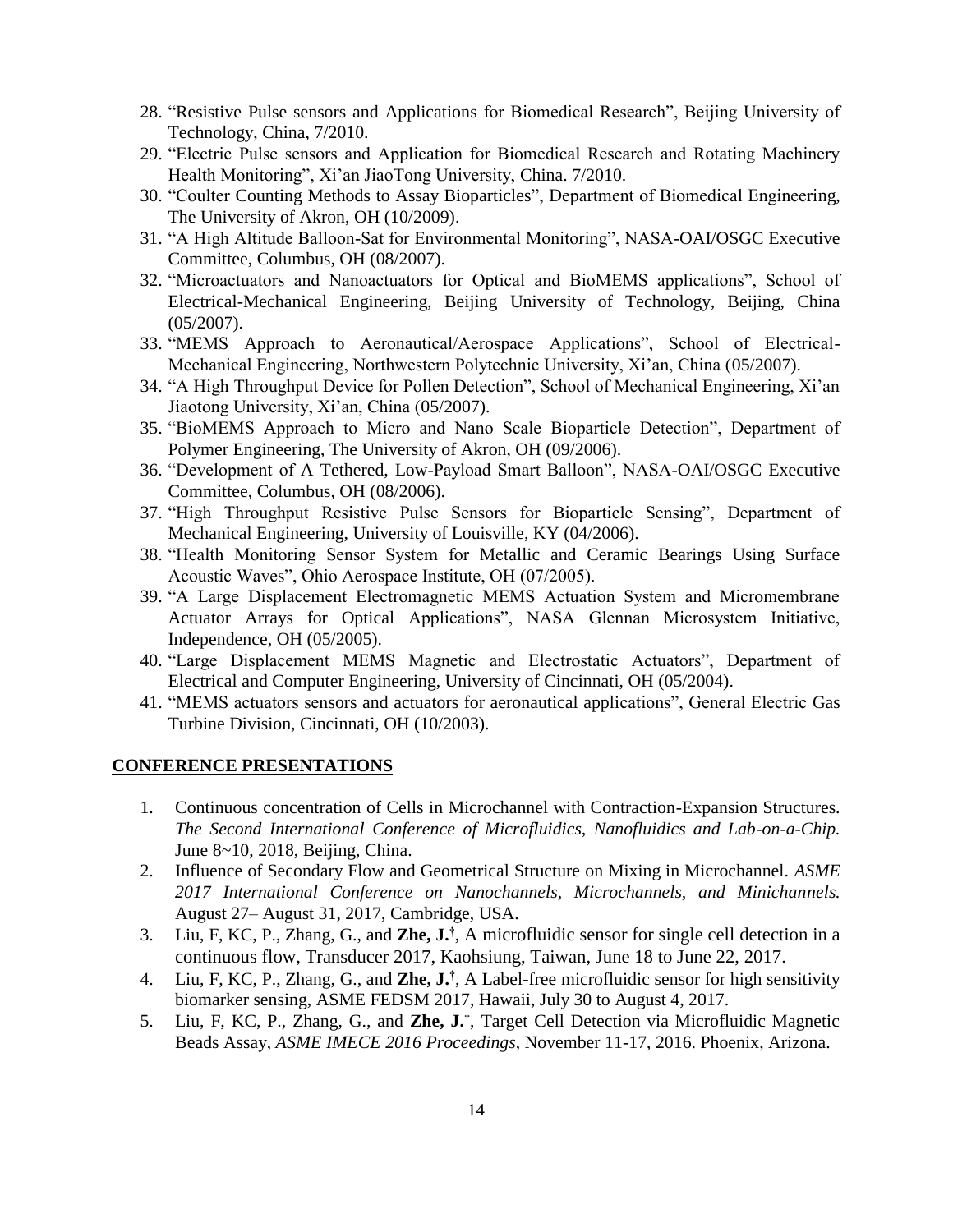- 6. Han, Y., Wu. H., Liu, F., Cheng, G. and Zhe, J., A Multiplexed Biomarker Assay Using a Two-stage Micro Resistive Pulse Sensor, *ASME IMECE 2016 Proceedings*, November 11- 17, 2016. Phoenix, Arizona.
- 7. F. Liu, P. KC, G. Zhang, and J. Zhe, "An Integrated Microfluidics Device for Magnetic Activated Cell Analysis," in 14th International Conference on Nanochannels, Minichannels, and Microchannels,Washington, DC, July. 10th, 2016.
- 8. Liu, F, KC, P., Zhang, G., and **Zhe, J.†** , An Integrated Device for Magnetic Activated Cell Detection and Analysis, Int. Conf. of Microfluidics, Nanofluidics and Lab-on-a-Chip, June 10~12, 2016, Dalian, China.
- 9. Han, Y., Wu. H., Liu, F., Cheng, G. and Zhe, J., A Label-Free Microparticle Based Immunoaggreation Assay for Biomarker Detection, Int. Conf. of Microfluidics, Nanofluidics and Lab-on-a-Chip, June 10~12, 2016, Dalian, China.
- 10. Fan L.L., Zhe, J., He, X.-K., Dong, H., Zhao, L. **†** , and Feng, J., Particle Focusing Behavior in Microchannel with Different Arrangements of Sharp Corners, Joint Conference of 5th UK-China and 13th UK Particle Technology Forum, Leeds, 12-15 July 2015.
- 11. "Immunoaggregation Based, Label-Free Biomarker Sensor", *Int. Conf. on Nanochannels, Microchannels and Minichannels*, August 3-7, 2014, Chicago, USA.
- 12. "A Microchannel With Repeated Sharp Corners for Single Stream Particle Focusing", *Int. Conf. on Nanochannels, Microchannels and Minichannels*, August 3-7, 2014, Chicago, USA.
- 13. "An Integrated Lubricant Oil Condition Monitoring Sensor", *Int. Conf. on Nanochannels, Microchannels and Minichannels*, August 3-7, 2014, Chicago, USA.
- 14. "A Microfluidic Biomarker Sensor Based on Immunoaggregation", *ASME IMECE 2012*, November 11-15, 2012. Houston, Colorado.
- 15. "A Multichannel Inductive Coulter Counter for High Throughput Wear Debris Detection", *ASME IMECE 2011*, November 13-17, 2011. Denver, Colorado.
- 16. "High Throughput Multichannel Coulter Counter Using Isolation Electrodes", *ASME IMECE 2011*, November 13-17, 2011. Denver, Colorado.
- 17. "A Multiplexed Microfluidic Impedance Sensor for High Throughput Analysis of Microparticles", *IEEE Transducer 2011*, June 5-9, 2011. Beijing, China.
- 18. "A Microfluidic Inductive Pulse Sensor for Real Time Detection of Machine Wear", *IEEE MEMS 2011,* January 23-27, 2011. Cancun, Mexico.
- 19. "Division Multiplexing of a Multi-channel Resistive Pulse Sensor", *ASME IMECE 2010*, November 12-18, 2010. Vancover, British Columbia, Canada.
- 20. "Electro-mechanical Behavior of Polymer Brushes for Smart Nanovalves: Molecular Dynamics Simulation", *ASME IMECE 2010*, November 12-18, 2010. Vancover, British Columbia, Canada.
- 21. "AC Measurements and Multiplexed Detection Of Microparticles Using Parallel Channel Coulter Counter", 18th Biennial IEEE UGIM (University Government Industry Micro/nano) Symposium, June 28-July 1, 2010, West Lafayette, IN.
- 22. "Electrowetting of room temperature ionic liquids (RTILs) for capillary force manipulation", *ASME IMECE 2009*, November 13-18, 2009. Lake Buena Vista, Florida.
- 23. "A magnetic coulter counting device for wear debris detection in lubrication", *ASME IMECE 2009*, November 13-18, 2009. Lake Buena Vista, Florida.
- 24. "A low voltage capillary microgripper based on electrowetting", IEEE 15th International Conference on Solid-State Sensors, Actuators and Microsystems (Transducers'09), June 21- 25, Denver, Colorado.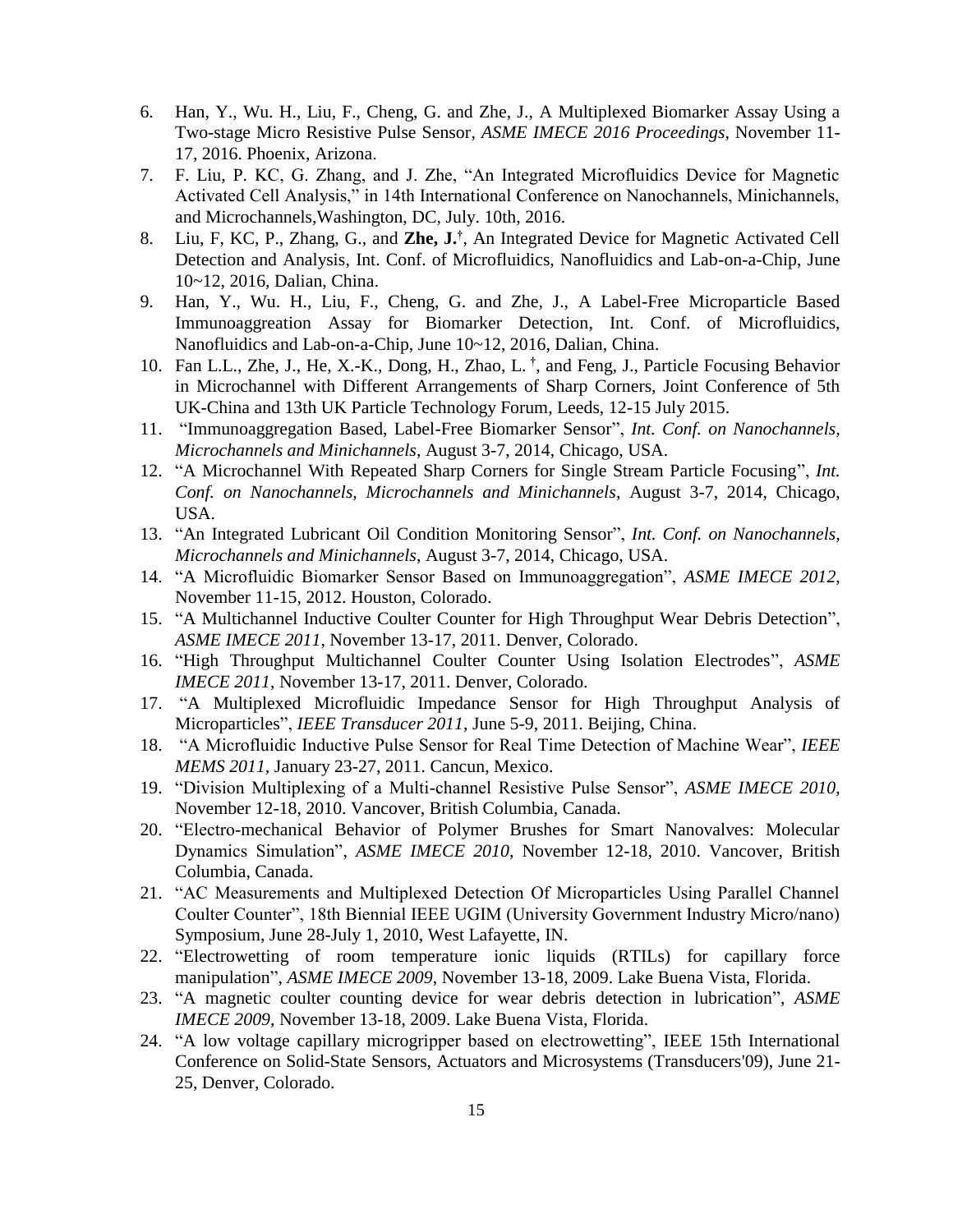- 25. "A Droplet Based Microgripper For Microassembly", *ASME IMECE 2008*, November 2-6, 2008. Boston, Massachusetts.
- 26. "A Microfluidic Device for Wear Detection In Lubricants", *ASME IMECE 2008*, November 2-6, 2008. Boston, Massachusetts.
- 27. "A High Throughput Multiplexed Micro Coulter Counter Using Amplitude Modulation", (2008). 17th Biennial IEEE University Government Industry Micro/nano (UGIM) Symposium, July 13-16, 2008, Louisville. KY.
- 28. "A Capillary Microgripper Using Electrowetting", (2008). 17th Biennial IEEE UGIM (University Government Industry Micro/nano) Symposium, July 13-16, Louisville, KY.
- 29. "Amplitude Modulated Micro Coulter Counter for High Speed Counting of Microparticles", (2008). 51st IEEE International Midwest Symposium on Circuits and Systems (MWSCAS 2008), August 10-13, 2008, in Knoxville, TN.
- 30. "An Electrowetting Based Microgripper", (2008). 51st IEEE International Midwest Symposium on Circuits and Systems (MWSCAS 2008), August 10-13, 2008, in Knoxville, TN, pp.49-52.
- 31. "Numerical Analysis of Rapid Micromixers Utilizing Magnetic Particles", *ASME IMECE 2007,* November 11-15, 2007. Seattle, Washington.
- 32. "Initial Assessment of NSF STEM workshops for middle school students with disabilities", *NSF Division of Human Resource Development (HRD) 2007 Joint Annual Meeting*, Aug. 12 – 14, 2007, Washington DC.
- 33. "Design and integration of Bi-camera imaging system on a smart balloon", *Ohio Science and Engineering Alliance Research Forum 2007*, Aug. 9 – 10, 2007, Wright State University.
- 34. "Implementation of mechanical components for a high-altitude smart balloon", *Ohio Science and Engineering Alliance Research Forum 2007*, Aug. 9 – 10, 2007, Wright State University..
- 35. "A micromachined high throughput bioparticle sensor", *IEEE 14th International. Conferences on Solid State Sensors, Actuators and Microsystems*, Jun. 9-14, 2007, Lyon, France.
- 36. "Descriptions of STEM Workshops for Middle School Students with Specific Learning Disabilities", 1<sup>st</sup> International Technology-Based Learning with Disability Conference, July 19-20, 2007, Dayton, Ohio.
- 37. "Fostering Science, Technology, Engineering and Math Using Intelligent Balloon for Special Learning Disabilities Middle School Students", *ASEE North Central Conference*, Mar. 30-31, Charleston, West Virginia, 2007.
- 38. "A Microfluidic Based High Throughput Resistive-Pulse Sensor", *ASME IMECE 2006*, Chicago, Nov. 5-11, Illinois, 2006.
- 39. "Simultaneous Detection of Multiple Bioparticles Using A Microfluidic Based Resistive-Pulse Sensor", *ASME IMECE 2006*, Chicago, Nov. 5-11, Illinois, 2006.
- 40. "Implementation of a Tethered Smart Balloon", *Ohio Science and Engineering Alliance Research Forum 2006*, Columbus, Aug. 13-14, 2006.
- 41. "Development of Sensors and Acquisitions for A Tethered Smart balloon", *Ohio Science and Engineering Alliance Research Forum 2006,* Columbus, Aug. 13-14, 2006.
- 42. "Aerodynamic Design and Altitude Measurement for A Tethered Smart Balloon", *Ohio Science and Engineering Alliance Research Forum 2006,* Columbus, Aug. 13-14, 2006.
- 43. "A High throughput MEMS sensor for Bioparticle counting", *2006 Solid State Sensors, Actuators and Microsystems Workshop*, Hilton Head, South Carolina, June 4-8, 2006.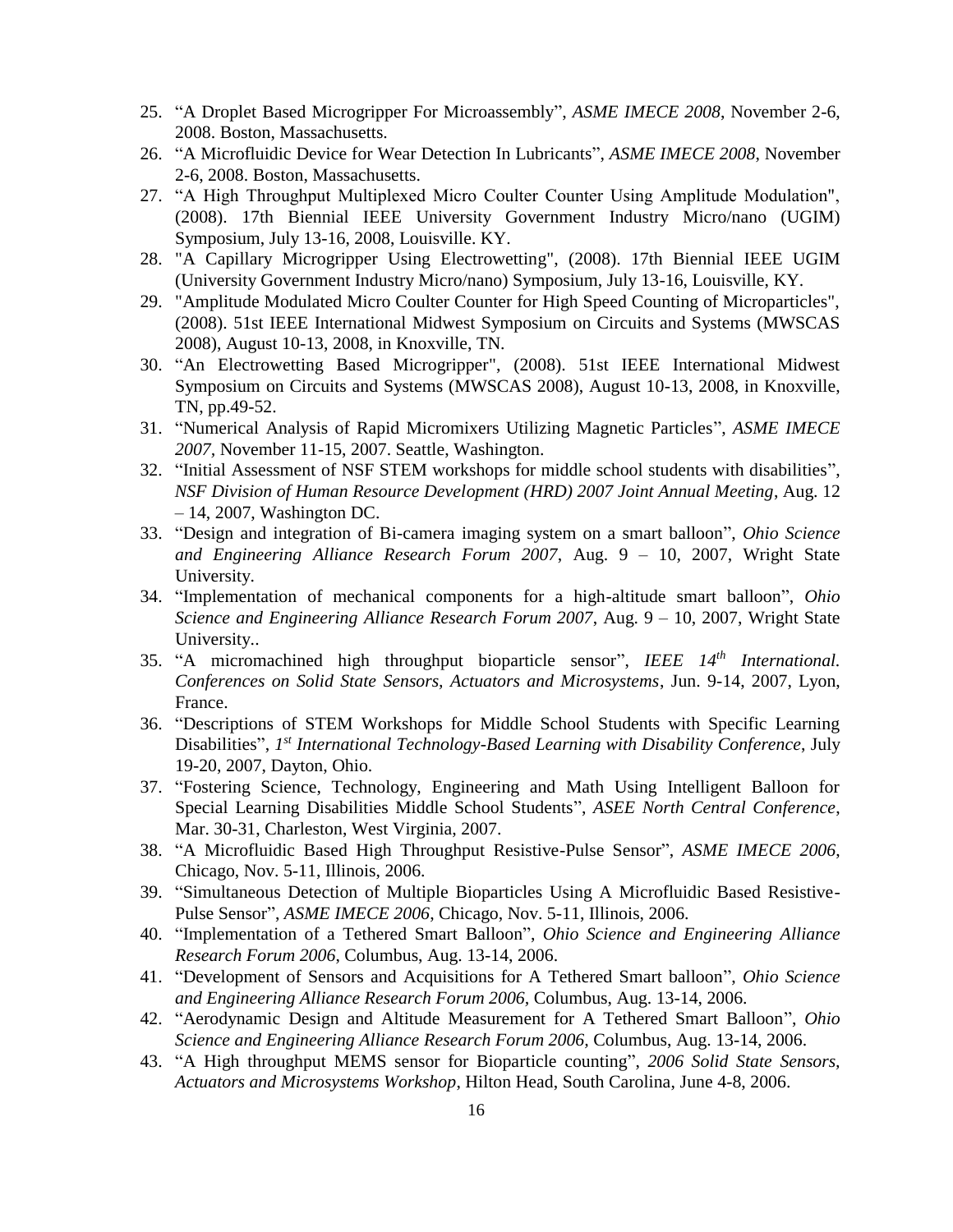44. "A Hybrid Rapid Microfluidic Mixer Utilizing Electrokinetic Relay and Asymmetric Flow Geometries for Lab-on-a-chip Applications", *ASME IMECE 2005*, Orlando, Florida, Nov. 5-11, 2005.

### **GRADUATE STUDENTS SUPERVISION**

| <b>Student Name</b>                               | Program | <b>Title of Project</b>                                                                        |
|---------------------------------------------------|---------|------------------------------------------------------------------------------------------------|
| 1. Yiou Wang $(2004 -$<br>2007)(finished)         | Ph.D.   | Rapid Micromixers for Lab-on-a-chip Applications                                               |
| Ashish Jagtiani (2007 -<br>2.<br>2011) (finished) | Ph.D.   | Development Of A Novel Multichannel Resistive<br>Pulse Sensor For Micro-Particle Detection And |
|                                                   |         | Differentiation                                                                                |
| 3. Du Li (2008 to 2012)                           | PhD     | A Multichannel Oil Debris Sensor For Online Health                                             |
| (finished)                                        |         | Monitoring Of Rotating Machinery                                                               |
| Yu Han (2011-2015),<br>4.                         | PhD     | Label Free And Multiplexed Immunosensor Chips                                                  |
| finished)                                         |         | For Detection Of Macromolecular And Cellular                                                   |
|                                                   |         | <b>Biomarkers</b>                                                                              |
| Xiaoliang Zhu (2012-<br>5.                        | PhD     | Detection of wear deris and lubricant properties                                               |
| 2016, finished.)                                  |         | using microfluidic devices                                                                     |
| Fan Liu $(2013 - 2017,$<br>6.                     | PhD     | Multiplexed biochip for analysis of cell responses                                             |
| finished.)                                        |         | and cell secretomes                                                                            |
| 7. Liwei Li (2015-present)                        | PhD     | Stduy of electrical stimulations on cells based on a                                           |
|                                                   |         | integrated chip                                                                                |
| 8. Dian Jiao (2017-present)                       | PhD     | Online monitoring of dynamic tip clearance with<br>simplified calibration                      |
| 9. Zheng Zhang $(2004 -$                          | M.S.    | <b>Resistive Pulse Sensors For Pollen Detection</b>                                            |
| 2006) (finished)                                  |         |                                                                                                |
| 10. Ashish Jagtiani (2005 -                       | M.S.    | Development of Novel Multichannel Resistive Pulse                                              |
| 2007) (finished)                                  |         | Sensors for Micro-Particle Detection and                                                       |
|                                                   |         | Differentiation                                                                                |
| 11. Rupesh Sawant (2005 -                         | M.S.    | Bio-Particle Counting and Sizing Using Micro-                                                  |
| 2007) (finished)                                  |         | Machined Multichannel Coulter Counter with                                                     |
|                                                   |         | <b>Wavelet Based De-Noising</b>                                                                |
| 12. John Visner $(2005 -$                         | M.S.    | Large Deflection of a Cantilever Beam Subjected to                                             |
| 2008) (finished), co-                             |         | a Constant, Concentrated Force, with a Constant                                                |
| advised with P. Lam                               |         | Angle, Applied to the Free End                                                                 |
| 13. Jansen Smolk (2005 -                          | M.S.    | The Design of a Low Profile Leaf Spring for Paper                                              |
| 2008) (finished), co-                             |         | <b>Handling Applications</b>                                                                   |
| advised with P. Lam                               |         |                                                                                                |
| 14. John Laguadia (2005 -                         | M.S.    | <b>Computer Aided Parametric Threaded Screws</b>                                               |
| 2009) (finished), co-                             |         | Design and Analysis                                                                            |
| advised with P. Lam                               |         |                                                                                                |
| 15. Srinidhi Murali (2006 -                       | M.S.    | A Microfluidic Coulter Counting Device for Metal                                               |
| 2008) (finished)                                  |         | Wear Detection in Lubrication Oil                                                              |
| 16. Sheela Bhandarkar                             | M.S.    | Multiple Bio-Particle Separation Using a Two-Stage                                             |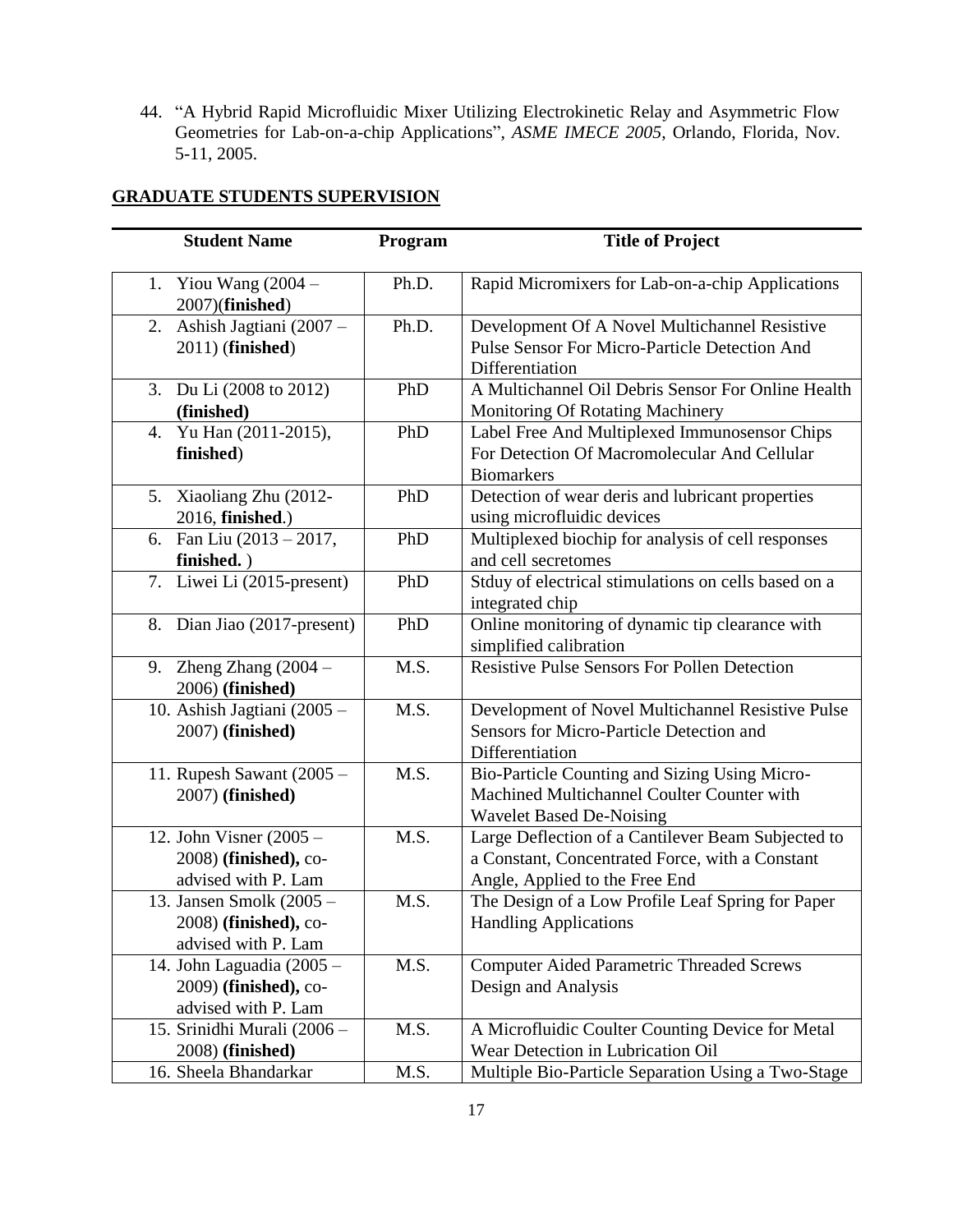| $(2006 - 2008)$ (finished)  |           | Microfluidic Dielectrophoretic Sorter             |
|-----------------------------|-----------|---------------------------------------------------|
| 17. Xingao Xia (2007 –      | M.S.      | Modeling A Microfluidic Capacitive Sensor for     |
| 2009) (finished), co-       |           | Metal Wear Debris Detection in Lubrication Oil    |
| advised with J. Carletta    |           |                                                   |
| 18. Abhay Vasudev (2007 -   | M.S.      | A Capillary Force Microgripper for Microassembly  |
| 2009) (finished)            |           | Using Electrowetting-on-Dielectric (EWOD)         |
| 19. Zhenpeng Qin, $(2007 -$ | M.S.      | Modeling of Ion Transport For Micro/Nano Size     |
| 2009) (finished), co-       |           | Particles in Coulter Counter Application          |
| advised with G.X. Wang      |           |                                                   |
| 20. Hui Ouyang (2008-       | <b>MS</b> | Charged Polyelectrolyte Brushes For Voltage-      |
| 2010), (finished)           |           | <b>Controlled Gating Of Nanofluidic Channel:</b>  |
|                             |           | <b>Molecular Dynamics Simulation</b>              |
| 21. Abdullah Al Amin        | MS.       | High Throughput Particle Separation On A          |
| $(2011 – 2014)$ (finished)  |           | Differential Fermat Spiral Microchannel           |
| 22. Zhuocheng Wang (2010)   | <b>MS</b> | Micro devices for Microparticle Separation using  |
| $-2012$ , finished)         |           | Surface acousic waves                             |
| 23. Mingxian Ma (2013 –     | MS        | A Feasibility Study Of Particle Sorter Using      |
| 2015, finished)             |           | Impedance Detection And Surface Acoustic Wave     |
|                             |           | Sorting                                           |
| 24. Xueyang Yu (2018-       | MS        | Improving sensitivity and resolution of inductive |
| present)                    |           | sensors for gap measurements                      |

### **UNDERGRADUATE STUDENTS RESEARCH SUPERVISION**

|    | <b>Student Name</b>                                             | Program                                                      | <b>Title of Project</b>                                                           |  |  |  |
|----|-----------------------------------------------------------------|--------------------------------------------------------------|-----------------------------------------------------------------------------------|--|--|--|
|    | 1. D. Moore (Minority<br>student, Fall, 2004<br>& Spring, 2005) | <b>Undergraduate Research</b>                                | testing of a rapid<br>Design and<br>micromixer                                    |  |  |  |
| 2. | <b>Adrien Fays</b><br>(Summer, 2005)                            | <b>Independent Study</b>                                     | Pollen detection using a resistive<br>pulse sensor                                |  |  |  |
| 3. | Chris Pfizzer<br>(Spring, 2006)                                 | Senior Design Project                                        | Design and testing of a lubricant<br>debris sensor (capacitance mode)             |  |  |  |
| 4. | Jeff Rayle (Spring,<br>2006)                                    | Senior Design Project                                        | Design and testing of a lubricant<br>debris sensor (resistance mode)              |  |  |  |
| 5. | Mike Arnett (Fall<br>2006 - Spring 2007)                        | Senior Design Project                                        | Development of a low payload<br>intelligent balloon                               |  |  |  |
| 6. | Kassandra Oglesky<br>(Minority student,<br>Summer, 2006)        | <b>NASA Glenn-Stokes</b><br>summer undergraduate<br>research | Sensor testing for a smart balloon                                                |  |  |  |
| 7. | Shiraz Khan<br>(Minority student,<br>Summer, 2006)              | <b>NASA Glenn-Stokes</b><br>summer undergraduate<br>research | Aerodunamic design and altitude<br>measurement for a samrt balloon                |  |  |  |
| 8. | Rebekar Konet (Fall<br>2007-Spring 2008)                        | Senior Design Project                                        | Design of of a thermal cutter for a<br>smart balloon                              |  |  |  |
| 9. | Jose Blanco<br>(Minority student,                               | <b>NASA Glenn-Stokes</b><br>summer undergraduate             | implementation<br>Design and<br><sub>of</sub><br>mechanical components for a high |  |  |  |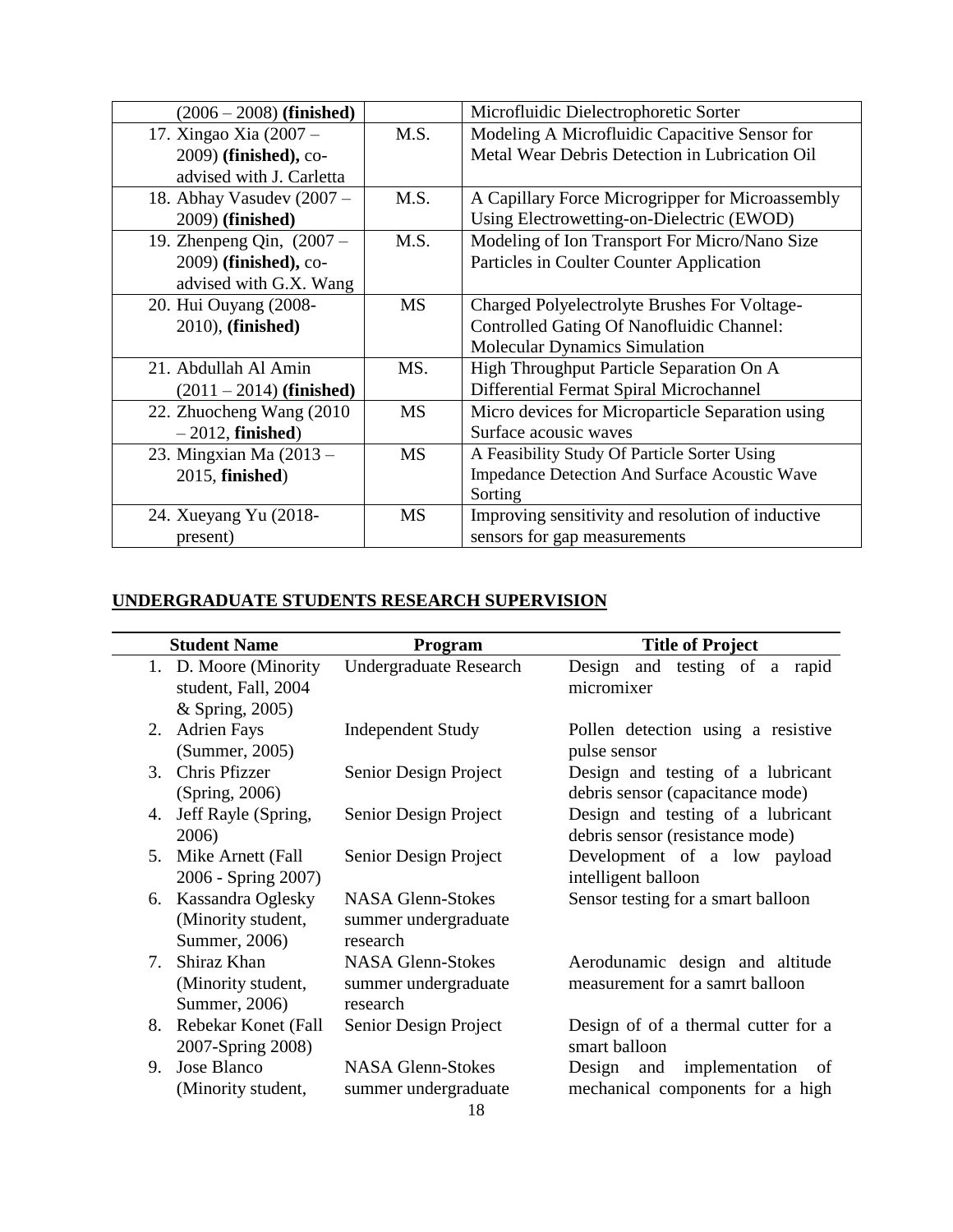| Summer, 2006 and<br>Summer 2007)                         | research                                                     | altitude smart balloon                                                                         |  |  |
|----------------------------------------------------------|--------------------------------------------------------------|------------------------------------------------------------------------------------------------|--|--|
| 10. Osama Elbuluk<br>(Minority student,<br>Summer, 2007) | <b>NASA Glenn-Stokes</b><br>summer undergraduate<br>research | time-controlled<br>imagining<br>An<br>device for a high altitude smart<br>balloon              |  |  |
| 11. Wai Moe (Summer,<br>2007)                            | Manair scholarship summer<br>undergraduate research          | System integration of a high altitude<br>smart balloon                                         |  |  |
| 12. Tom Vo (Summer,<br>2007)                             | NASA-OSGC summer<br>undergraduate research                   | Design and implementation of a<br>GPS and tracking system for a high<br>altitude smart balloon |  |  |
| 13. Jamila Frank<br>(Summer, 2008)                       | NASA-OSGC summer<br>undergraduate research                   | Capacitance<br>Cytometer<br>for<br>detection of bio objects                                    |  |  |
| 14. Jose Blanco<br>(Summer, 2008)                        | <b>Independent Study</b>                                     | Design and implementation of a<br>passive separator for micro particle<br>sorting              |  |  |
| 15. Uchechukwu Anozie<br>(Fall 2009 – Spring<br>2010)    | Senior Design Project                                        | Fabrication of<br>based<br>nanopore<br>biosensors                                              |  |  |
| 16. Francis Gradisher<br>(Fall 2010-Spring<br>2011)      | Senior Design Project                                        | Development of a nanostructured<br>energy generator for biosensors                             |  |  |
| 17. Chris Indermuhle<br>(Fall 2010-Spring<br>2011)       | Senior Design Project                                        | Development of a nanofiber based<br>explosive sensor                                           |  |  |
| 18. Garrett Dowd (Fall<br>$2014 -$ Spring 2015)          | Honors Project                                               | Design of a coolign device for<br>patients wearing prosthetic legs                             |  |  |

# **HIGH SCHOOL STUDENTS SUPERVISION**

| <b>Student Name</b>         | Program                     | <b>Title of Project</b>             |  |  |
|-----------------------------|-----------------------------|-------------------------------------|--|--|
| Zhiyuan Li (Summer, 2014)   | <b>Summer Research</b>      | Testing of prosthetic leg cooling   |  |  |
| Jeffery Wang (Spring, 2011) | <b>Independent Research</b> | of nano-structured<br>Testing       |  |  |
|                             |                             | thermoelectricl materials           |  |  |
| Courtney Gras (Summer,      | Summer research             | Time control circuit design $\&$    |  |  |
| 2007)                       |                             | implementation for a smart balloon  |  |  |
| Brigid Fleischman (Summer,  | Summer research             | Cell detection using a resistive    |  |  |
| 2007)                       |                             | pulse sensor                        |  |  |
| Timothy Mille (Summer,      | Summer research             | using a resistive<br>Cell detection |  |  |
| 2007)                       |                             | pulse sensor                        |  |  |

# **UNDERGRADUATE COURSES TAUGHT**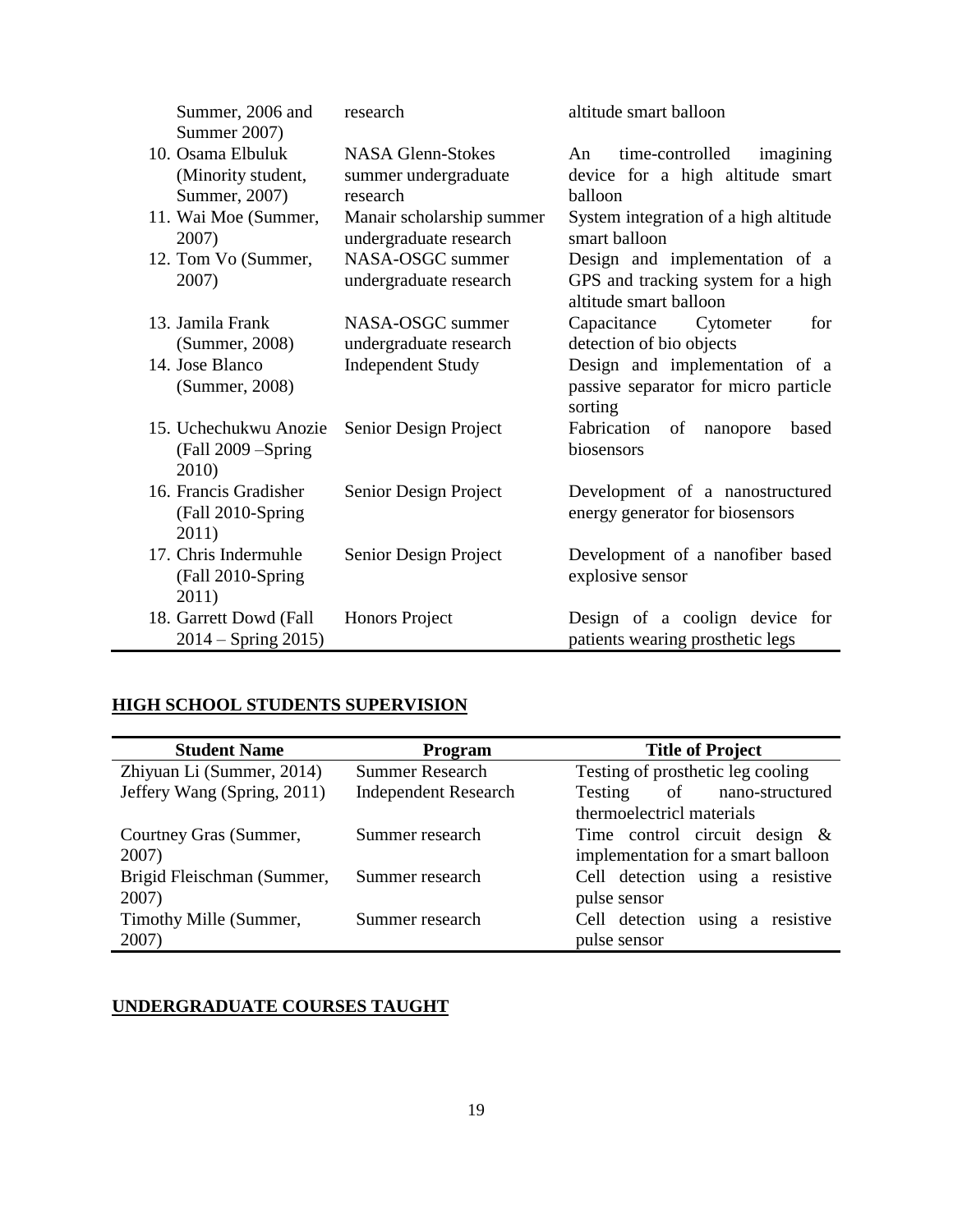| Course           | <b>Title</b>                   | Year | <b>Semester</b> | <b>Number</b>   | <b>Rating</b> |
|------------------|--------------------------------|------|-----------------|-----------------|---------------|
|                  |                                |      |                 | of              |               |
|                  |                                |      |                 | <b>Students</b> |               |
| 4600:441         | <b>Control System Design</b>   | 2019 | Spring          | 13              | 3.95/5        |
| 4600:484         | Mechanical Engineering Lab     | 2019 | Spring          | 78              | N/A           |
| 4600:484         | Mechanical Engineering Lab     | 2018 | Fall            | 95              | N/A           |
| 4600:441         | <b>Control System Design</b>   | 2018 | Fall            | 35              | 3.9/5         |
| 4600:484         | Mechanical Engineering Lab     | 2018 | Spring          | 46              | N/A           |
| 4600:441/<br>541 | <b>Control System Design</b>   | 2017 | Fall            | 39              | 3.91/5        |
| 4600:671         | Fund. & Application of MEMS    | 2017 | Fall            | 12              | 5.0/5.0       |
| 4600:441/<br>541 | <b>Control System Design</b>   | 2017 | Spring          | 33              | 4.64/5        |
| 4600:484         | Mechanical Engineering Lab     | 2017 | Spring          | 24              | N/A           |
| 4600:484         | Mechanical Engineering Lab     | 2016 | Fall            | 36              | 3.33/5        |
| 4600:441/        | <b>Control System Design</b>   | 2016 | Fall            | 35              | 3.83/5        |
| 541              |                                |      |                 |                 |               |
| 4600:484         | Mechanical Engineering Lab     | 2016 | Spring          | 35              | N/A           |
| 4600:484         | Mechanical Engineering Lab     | 2015 | Spring          | 36              | N/A           |
| 4600:441/<br>541 | <b>Control System Design</b>   | 2014 | Fall            | 43              | 3.94/5        |
| 4600:441         | <b>Control System Design</b>   | 2014 | Fall            | 45              | 3.37/5        |
| 4600:441         | <b>Control System Design</b>   | 2013 | Fall            | 46              | 4.04/5        |
| 4600:441         | <b>Control System Design</b>   | 2013 | Spring          | 42              | 2.95/4        |
| 4600:484         | Mechanical Engineering Lab     | 2013 | Spring          | 65              | N/A           |
| 4600:441         | <b>Control System Design</b>   | 2012 | Fall            | 41              | 2.93/4        |
| 4600:441         | <b>Control System Design</b>   | 2012 | Spring          | 25              | 2.81/4        |
| 4600:484         | Mechanical Engineering Lab     | 2012 | Fall            | 66              | N/A           |
| 4600:484         | Mechanical Engineering Lab     | 2012 | Spring          | 28              | N/A           |
| 4600:496         | Fund. & Application of MEMS    | 2011 | Fall            | $\overline{4}$  | 3.14/4        |
| 4600:441/        | <b>Control System Design</b>   | 2011 | Spring          | 20              | 3.39/4        |
| 541              |                                |      |                 |                 |               |
| 4600:441/        | <b>Control System Design</b>   | 2010 | Fall            | 38              | 2.83/4        |
| 541              |                                |      |                 |                 |               |
| 4600:441/        | <b>Control System Design</b>   | 2010 | Spring          | 8               | 3.18/4        |
| 541              |                                |      |                 |                 |               |
| 4600:441         | <b>Control System Design</b>   | 2009 | Fall            | 35              | 2.97/4        |
| 4600:441         | <b>Control System Design</b>   | 2008 | Fall            | 39              | 2.26/4        |
| 4600:484         | Mechanical Engineering Lab     | 2008 | Spring          | 21              | N/A           |
| 4600:441         | <b>Control System Design</b>   | 2007 | Fall            | 37              | 3.26/4        |
| 4600:203         | Dynamics                       | 2007 | Spring          | 41              | 3.57/4        |
| 4600:441         | <b>Control System Design</b>   | 2006 | Fall            | 39              | 3.24/4        |
| 4600:203         | Dynamics                       | 2006 | Spring          | 39              | 2.95/4        |
| 4600:441         | <b>Control System Design</b>   | 2005 | Fall            | 35              | 2.72/4        |
| 4600:203         | Dynamics                       | 2005 | Spring          | 33              | 2.85/4        |
| 4600:496         | Microelectromechanical Systems | 2004 | Fall            | $\overline{2}$  | 4.00/4        |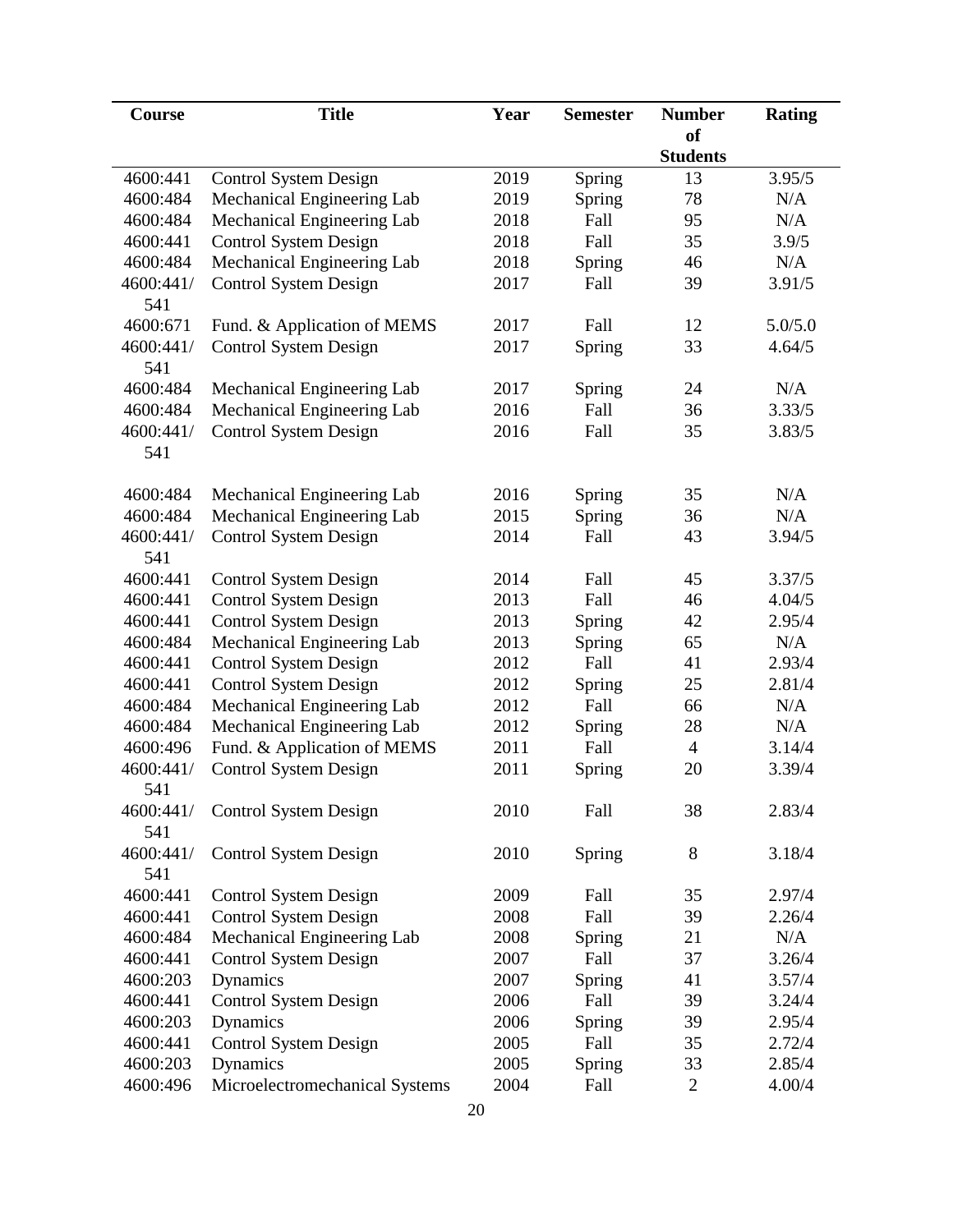| 4600:441 Control System Design | 2004 | Fall   | ر   | 2.78/4 |
|--------------------------------|------|--------|-----|--------|
| 4600:203 Dynamics              | 2004 | Spring | ۔ ب | 1.87/4 |

## **GRADUATE COURSES TAUGHT**

| Course   | <b>Title</b>                      | Year | <b>Semester</b> | <b>Number</b>   | <b>Rating</b> |
|----------|-----------------------------------|------|-----------------|-----------------|---------------|
|          |                                   |      |                 | <b>of</b>       |               |
|          |                                   |      |                 | <b>Students</b> |               |
| 4600:672 | Design of Micro/Nano Systems      | 2018 | Spring          | 6               | 4.62/5        |
| 4600:671 | Fund. & Application of MEMS       | 2017 | Fall            | 12              | 5.0/5.0       |
| 4600:672 | Design of Micro/Nano Systems      | 2016 | Spring          | 6               | 4.44/5        |
| 4600:671 | Fund. & Application of MEMS       | 2015 | Fall            | 6               | 4.67/5        |
| 4600:672 | Design of Micro/Nano Systems      | 2014 | Fall            | 15              | 4.58/5        |
| 4600:671 | Fund. & Application of MEMS       | 2013 | Fall            | 10              | 4.25/4        |
| 4600:672 | Design of Micro<br>and<br>Nano    | 2012 | Spring          | 13              | 3.67/4        |
|          | Devices                           |      |                 |                 |               |
| 4600:671 | Fund. & Application of MEMS       | 2011 | Fall            | 12              | 3.59/4        |
| 4600:672 | Design of Micro and<br>Nano       | 2011 | Spring          | 8               | 3.86/4        |
|          | Devices                           |      |                 |                 |               |
| 4600:671 | Fund. & Application of MEMS       | 2010 | Fall            | 16              | 3.62/4        |
| 4600:672 | Design of MEMS and Nano           | 2010 | Spring          | 12              | 3.73/4        |
|          | Devices                           |      |                 |                 |               |
| 4600:671 | Fund. & Application of MEMS       | 2009 | Fall            | 8               | 3.34/4        |
| 4600:672 | Design<br>of Micro<br>and<br>Nano | 2009 | Spring          | 8               | 3.83/4        |
|          | Devices                           |      |                 |                 |               |
| 4600:671 | Fund. & Application of MEMS       | 2008 | Fall            | 10              | 3.40/4        |
| 4600:672 | Design of Micro and<br>Nano       | 2008 | Spring          | 8               | 3.00/4        |
|          | Devices                           |      |                 |                 |               |
| 4600:671 | Fund. & Application of MEMS       | 2007 | Fall            | 10              | 3.63/4        |
| 4600:672 | Design of Micro and Nano          | 2007 | Spring          | 9               | 4.00/4        |
|          | Devices                           |      |                 |                 |               |
| 4600:671 | Fund. & Application of MEMS       | 2006 | Fall            | 6               | 3.67/4        |
| 4600:672 | Design of Micro<br>and<br>Nano    | 2006 | Spring          | 9               | 4.00/4        |
|          | Devices                           |      |                 |                 |               |
| 4600:671 | Fund. & Application of MEMS       | 2005 | Fall            | 5               | 3.67/4        |
| 4600:496 | <b>Advanced MEMS</b>              | 2005 | Spring          | 7               | 3.60/4        |
| 4600:696 | Microelectromechanical Systems    | 2004 | Fall            | 6               | 3.17/4        |
| 4600:696 | Microelectromechanical Systems    | 2003 | Fall            | 14              | 3.30/4        |

### **TEACHING TRAINING**

1. "**ITL Teaching, Assessment, and Learning Workshop**", The University of Akron, Apr. 12, 2004.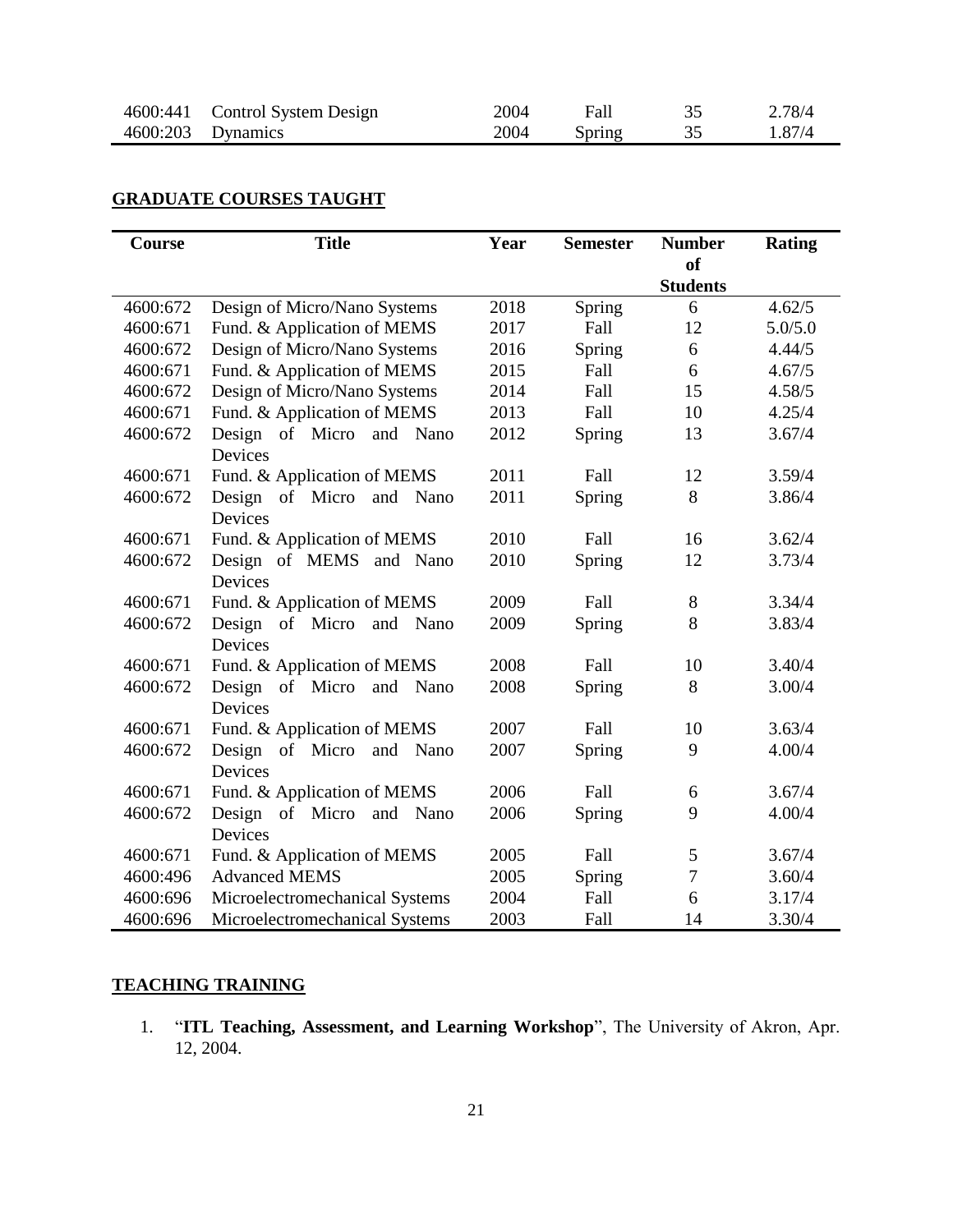- 2. "**STEM Interactive Teaching Workshop**", ASEE North Central Conferenence, Mar. 31- Apr. 1, 2007.
- 3. "**Technology-Based Learning With Disabilities Forum**", 1 st Int. Technology-Based Learning with Disability Conference, July 19 – 20, 2007.

### **CURRICULUM DEVELOPMENT**

- **"CNC Machining"** (4600:484) (A new undergraduate mechanical lab)
- **"Fundamentals of Microelectromechanical Systems"** (4600:671) (A new graduate/undergraduate) course developed including laboratory components)
- **"Design of Microsystems and Nano Devices"** (4600:672) (A new graduate course developed)
- **"Fabrication and Characterization of Microfluidic Channels"** (4600:484) (A new undergraduate mechanical lab)

### **COMPETITIVE STUDENT PROJECTS**

- **"Development of A Tethered Smart Balloon",** Feb. 2006 to Jan. 2007.
- **"Design and Implementation of A High Altitude Balloon for Environmental Monitoring",** Feb. 2007 to Jan. 2008.

### **TEACHER IN-SERVICE PROGRAM**

- Organizer and instructor for **NSF STEM Workshops for Middle School Students and Teachers** (Aug. 2006 to May 2009) (trained 52 middle school students and 12 middle school teachers)
- Organizer and instructor for **UA Summer High School Bridge Programs** (Aug. 2008) (trained 16 high school teachers and 52 middle school students)

### **THESIS COMMITTEE DUTIES**

- Graduate Thesis Committee chair for 17 M.S. candidates and 8 Ph.D. Candidates (already graduated 16 M.S. students and 6 Ph.D. students)
- Committee member for 18 master candidates' and 15 docotral candidates' oral examining committees as examiner (2003 – 2011). Partial List since 2008:
	- i. Ahmed Elghriany, System engineerign on road traffic control, PhD 2015 (Advisor: Dr. Peng Yi)
	- ii. James Natale, System optimization for hospital appointment systems, PhD 2014 (Advisor: Dr. Shenyong Wang)
	- iii. Qing Liu, A novel charge-switched zwitterionic carboxybetaine based materials for biomedical applications, PhD 2015 (Advisor: Dr. Lingyun Liu)
	- iv. Chao Zhao, Nanopore-based Biosensor with High Sensitivity for Both Specific and Nonspecific Protein Detection, PhD 2013 (Advisor: Dr. Jie Zheng))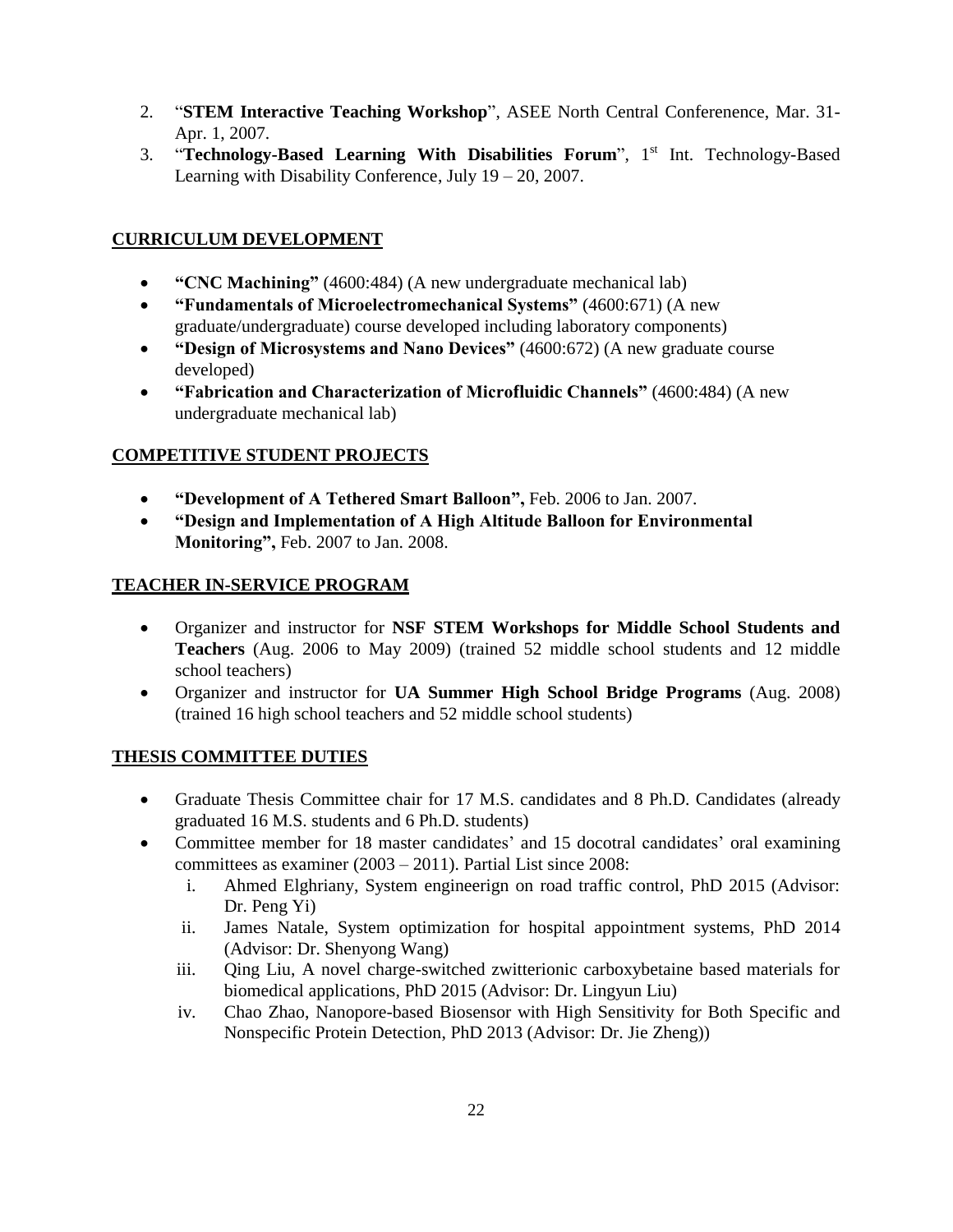- v. Abdulwahab Aljuhani, A Fundemental Study On Water Droplets Coalescence On Electrowettable Surfaces In Air And Diesel Media, Ph.D 2013, Advisor: George Chase.
- vi. Hua Wang, Utilize xdlvo theory to interpret the initial bacterial attachment under slow flow, Chemical Engineering, Ph.D. 2013, Advisor: Bi-Min Newby.
- vii. Matt Appleby, Oil debris and property monitoring, M.S., 7/2010. Advisor: Fred Choy.
- viii. Mallela, Vineel in Mechanical Engineering, M.S., Performance Evaluation of Modal and Local Control Methods for Flexible Systems, 3/2010. (Advisor: Dr. Dane Quinn)
- ix. Aljarrah, Mohannad, Ph.D in Civil Engineering, Modeling and Experimental Validation of Radiative Heat Transfer in Porous Nanocomposites as Selective Emitters for Low Temperature Thermophotovoltaic Systems. 2010. (Advisor: Dr. Edward Evans)
- x. Pinzon-Gamez, Neissa M., Ph.D. in Chemical Engineering, Rhamnolipid Biosurfactant Production from Glycerol: New Methods of Analysis and Improved Denitrifying Fermentation, 2009 (Advisor: Dr. Luke Ju)
- xi. Sharo, Abdulla Sharo, Ph.D in Civil Engineering, Pressuremeter Applications in Laterally Loaded Drilled Shaft Socketed Into Transversely Isotropic Rock, 2009, (Advisor: Dr. R. Liang)
- xii. Varonis, Orestes J. Ph.D in Eectrical Engineering, Eddy Current Characterization of Stressed Steel and the Development of a Shaft Torque Eddy Current System, 2008, (Advisor: Dr. Nathan Ida)

### **ACADEMIC ADMINISTRATIVE DUTIES**

- 1. Committee Member (2013 to 2018), *University of Akron Faculty Research Committee*.
- 2. Senator (2010 2013), *University of Akron Faculty Senate*.
- 3. Committee Member (2007 present), *Undergraduate Curriculum Committee* of Department of Mechanical Engineering.
- 4. Committee Member (2009 2010), *Graduate Admission Committee* of Department of Mechanical Engineering.
- 5. Committee Chair (2008-2009), *Tenure/Promotion to Associate Professor Committee* of Department of Mechanical Engineering.
- 6. Committee member (2006-2008), *Merit Increase Committee* of Department of Mechanical Engineering.
- 7. Committee Member (2006 2010), *Graduate Faculty Committee* of The University of Akron.
- 8. Graduate Advisor (2003 present), graduated 13 students and am advising 4 graduate students.
- 9. Undergraduate Advisor (2007 present), advised 17 undergraduate students.

### **PROFESSIONAL ACTIVITIES**

- 1. Manuscript Reveiwer for:
	- Applied Physics Letters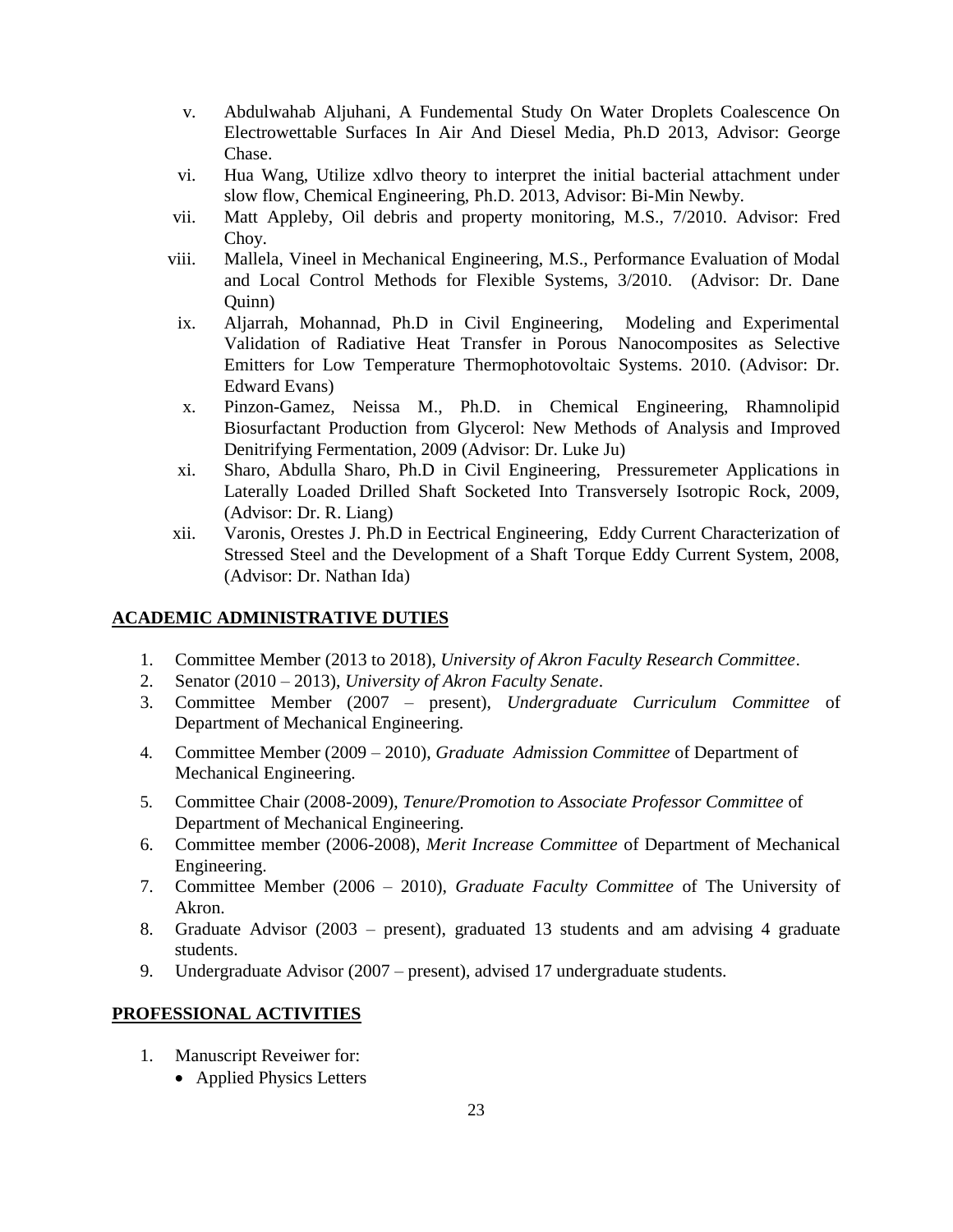- Lab on a Chip
- Nano Today
- Analytical Chemistry
- Nanotechnology
- Journal of Micromechanics and Microengineering
- Smart Materials and Structures
- Sensor and Actuaotrs A
- Sensor and Actuaotrs B
- Materials and Manufacturing Processes
- Journal of Physics D: Applied Physcis
- Microfluidics and Nanofluidics
- Journal of Numerical Heat Transfer
- Journal of Microelectromechanical Systems
- Journal of Biomedical Microdevices
- Journal of Optics A
- Measurement Science and Technology
- Recent Patents on Electrical Engineering
- Recent Patents on Mechanical Engineering
- Chemical Enigneering Science
- IEEE Transaction on Industrial Electronics
- IEEE Transcations on Nanotechnology
- Analytical Methods
- American Control Conference 2003
- ASME-IMECE conferences 2006, 2007, 2008, 2009, 2010, 2011, 2012, 2013
- IEEE –CASE conference 2004
- 2. Editorial Advisory Board Member of *Recent Patents on Mechanical Engineering*
- 3. Panelist/Reviewer for Research Proposal Review Panels
	- Panelist for NSF CMMI Career Proposals (October, 2012), reviewed 4 proposals.
	- Communication reviewer for Biological Infrasture Division, National Science Foundation (September 2009), reviewed 1 proposal.
	- Panelist for Chemical, Bioengineering, Environmental and Transport Systems (May, 2009), reviewed 8 proposals.
	- Communication reviewer for NASA Ohio Aerospace Institute, (April, 2009). Reviewed 1 proposal.
	- Communication reviewer for research proposals from Kentucky Science and Engineering Foundation (May, 2008), Reviewed 1 proposal.
	- Communication reviewer for research proposals from NASA South Carolina EPSCOR program, (August 2008). Reviewed 8 proposals.
	- Panelist for Chemical, Bioengineering, Environmental and Transport Systems (May, 2007), reviewed 8 proposals.
	- Panelist for Exposure Measurement Tools for EDCs in Mixtures, Environmental Protection Agency (July, 2005), reviewed 7 proposals.